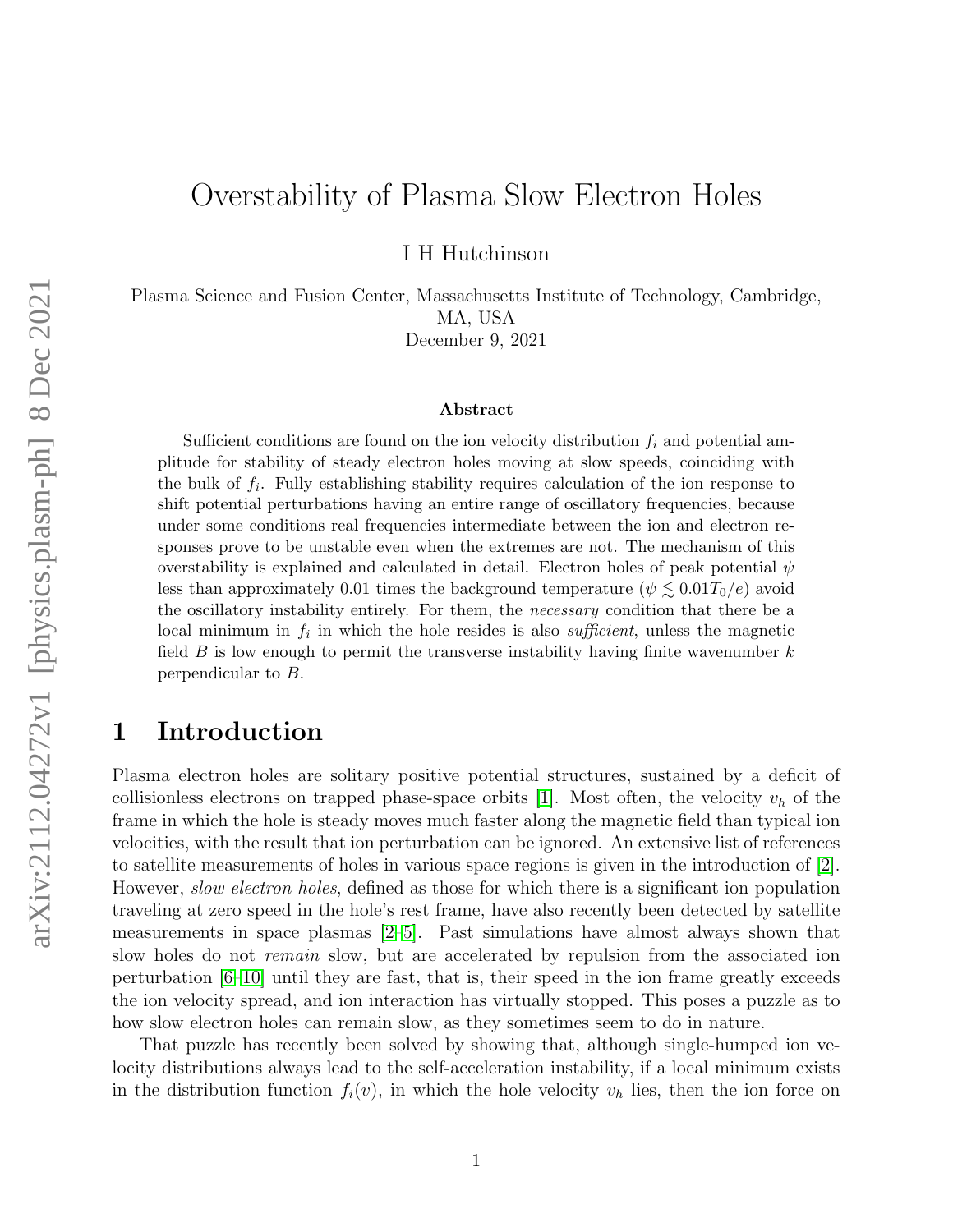the hole reverses sign and becomes an effective attraction [\[11\]](#page-17-3). Moreover, in satellite measurements, when slow holes are present, the background ion distributions are observed to have just this feature: a local minimum at the hole velocity [\[5\]](#page-17-0). Thus theory says that a necessary condition for stability is that a local minimum in  $f_i$  is present; and in experiments this condition is satisfied.

What has not previously been shown theoretically, because the prior analysis [\[11\]](#page-17-3) was essentially quasi-static, is whether there are instabilities with non-zero real frequency (a situation sometimes called overstability) remaining even if the local minimum condition is satisfied. This is a significant concern, because it is known that when an electron hole's velocity is within a few ion sound speeds of even a narrow-velocity-spread ion distribution whose phase-space density is negligible at the hole speed  $v<sub>h</sub>$ , there are oscillatory instabilities in hole velocity [\[12,](#page-17-4) [13\]](#page-17-5). Moreover unpublished PIC simulations (by the present author) of fully self-consistent slow electron holes initialized in the presence of local  $f_i$  minimum have shown slowly growing velocity oscillations which eventually escape the attractive force of the ion equilibrium charge, and become fast.

The present theory therefore extends the previous analysis to a full evaluation of the stability of shift perturbations of arbitrary complex frequency. This requires one to use a fully kinetic formulation of the responses of electrons *and* ions, evaluating the contribution of the entire velocity distributions, abandoning any simplifying beam treatment of the ions. To my knowledge such a full stability analysis has not previously been accomplished. It is achieved by multidimensional numerical integration of the perturbed force over the linearized perturbation solution of the Vlasov equation in an electrostatic approximation.

In section [2](#page-1-0) the theoretical formulation and solution of the linearized stability of slow electron holes is described. Section [3](#page-7-0) gives one-dimensional stability results for equal ion and electron temperatures, in which the mechanisms and regimes of instability are identified. Section [4](#page-10-0) shows how the results are affected by ion temperature, transverse wave-number, and magnetic field strength.

### <span id="page-1-0"></span>2 Formulation and Solution Method

Unless otherwise indicated, in this paper dimensionless units are used with length normalized to Debye length  $\lambda_D = \sqrt{\epsilon_0 T_0/n_0 q_e^2}$ , velocity to electron thermal speeds  $v_{te} = \sqrt{T_0/m_e}$ , electric potential to thermal energy  $T_0/q_e$  and frequency to electron plasma frequency  $\omega_{pe}$  $v_{te}/\lambda_D$  (time normalized to  $\omega_{pe}^{-1}$ ). This normalization reduces the one-dimensional electron Vlasov equation to the form

$$
\frac{\partial f}{\partial t} + v \frac{\partial f}{\partial z} - q_e \frac{\partial \phi}{\partial z} \frac{\partial f}{\partial v} = 0.
$$
\n(1)

The ion Vlasov equation is reduced to exactly the same form by using units in which time is measured instead in terms of  $\omega_{pi} = \sqrt{m_e/m_i} \omega_{pe}$ , except that instead of  $q_e = -1$  the particle charge for ions is simply reversed  $q_i = 1$  (so  $q\phi$  is the potential *energy*). Ions in this paper all have mass  $m_i = 1836m_e$ ; they are protons.

The formulation and analysis of the electron response follows closely the treatment of previous papers [\[14](#page-17-6)[–16\]](#page-18-0), which should be consulted for the mathematical derivation. Only an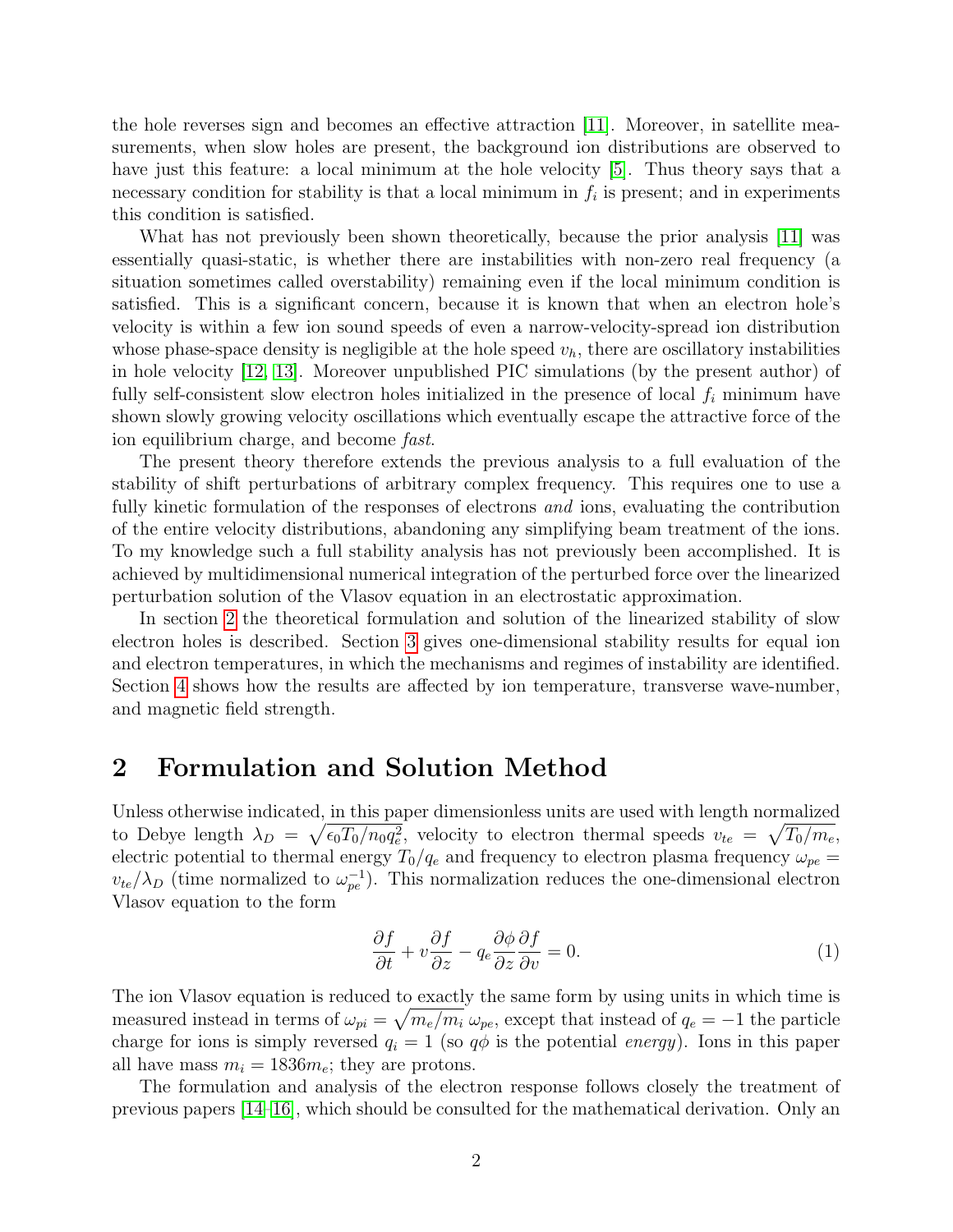outline description of the method is given here (thus glossing over a large amount of algebraic and numerical work). Vlasov's equation can be integrated along the equilibrium (zeroth order) orbits to obtain the first-order perturbation to the distribution function  $f_1$  caused by a first-order electric potential perturbation (relative to the non-uniform hole equilibrium)

<span id="page-2-2"></span>
$$
\phi_1(\mathbf{x},t) = \hat{\phi}(z) \exp i(ky - \omega t), \qquad (2)
$$

(including a perturbation transverse wave vector in the y-direction, which for the first three sections of the paper will simply be  $k = 0$ , i.e. one-dimensional variation along the applied uniform magnetic field direction  $z$ ). The integration along unperturbed helical orbits leads to an expansion in (integer m) harmonics  $\omega_m = m\Omega + \omega$  of the cyclotron frequency  $(\Omega = eB/m_e,$ which represents the magnetic field strength), in which the potential orbit-integrated over earlier time is

<span id="page-2-3"></span>
$$
\Phi_m(z,t) \equiv \int_{-\infty}^t \hat{\phi}(z(\tau)) e^{-i\omega_m(\tau-t)} d\tau,\tag{3}
$$

where  $z(\tau) = z(t) + \int_t^{\tau} v_z(t')dt'$  is the orbit position at earlier time  $\tau$ . For positive imaginary part of  $\omega$  the integrals converge and the perturbation in the parallel distribution function (integrated over Maxwellian transverse velocities) then can be found as [see [14,](#page-17-6) eq:5.9]

<span id="page-2-0"></span>
$$
f_{e\parallel 1}(y,t) = q_e \phi_1(t) \left. \frac{\partial f_{e\parallel 0}}{\partial W_{e\parallel}} \right|_t + \sum_{m=-\infty}^{\infty} i \left[ \omega_m \frac{\partial f_{e\parallel 0}}{\partial W_{e\parallel}} + (\omega_m - \omega) \frac{f_{e\parallel 0}}{T_{\perp}} \right] q_e \Phi_m e^{-\zeta_t^2} I_m(\zeta_t^2) e^{i(ky - \omega t)}, \tag{4}
$$

where  $q_e$  is electron charge (= -1 in non-dimensionalized units),  $W_{e\parallel}$  is the parallel energy 1  $\frac{1}{2}v_z^2 + q_e\phi$  ( $m_e$  being unity),  $f_{e||0}$  is the unperturbed parallel distribution function, a function only of energy, and  $T_{\perp}$  is the perpendicular temperature. The parameter  $\zeta_t$  is the transverse wavenumber k times the thermal Larmor radius, so that  $\zeta_t^2 = k^2 T_{\perp}/\Omega^2$ , and  $I_m$  is the modified Bessel function. When  $\zeta_t$  is small, e.g. because k is small (zero even) or  $\Omega$  is large, then the small-argument Bessel function behavior  $(I_m(\xi) \to (\xi/2)^m/\Gamma(m+1))$  implies that only the  $m = 0$  cyclotron harmonic is non-negligible. It corresponds to a one-dimensional motion treatment.

The first term of eq. [\(4\)](#page-2-0) is the "adiabatic" perturbation that would arise from a steady potential difference. It does not contribute to the needed response. The remaining harmonic sum is the non-adiabatic contribution denoted  $f_{e\parallel}$ .

A key formal difficulty is to find the shape of the linearized eigenfunction  $\phi(z)$  which self-consistently satisfies the Vlasov and Poisson equations; this is an integro-differential eigenproblem. For slow time dependence relative to particle transit time, it can be argued on general grounds that the eigenmode consists of a spatial shift (by small distance  $\xi$  independent of position) of the equilibrium potential profile  $(\phi_0)$  [see [14,](#page-17-6) section 3.1] giving:

<span id="page-2-1"></span>
$$
\hat{\phi} = -\xi \frac{\partial \phi_0}{\partial z},\tag{5}
$$

which is the perturbation we analyze. Although this is only an approximation to the exact eigenmode, the corresponding eigenvalue of our system can be found to next order accuracy by using a "Rayleigh Quotient" variational approximation [see e.g. [17\]](#page-18-1). This mathematical procedure is equivalent to requiring the total force exerted on the particles by the electrostatic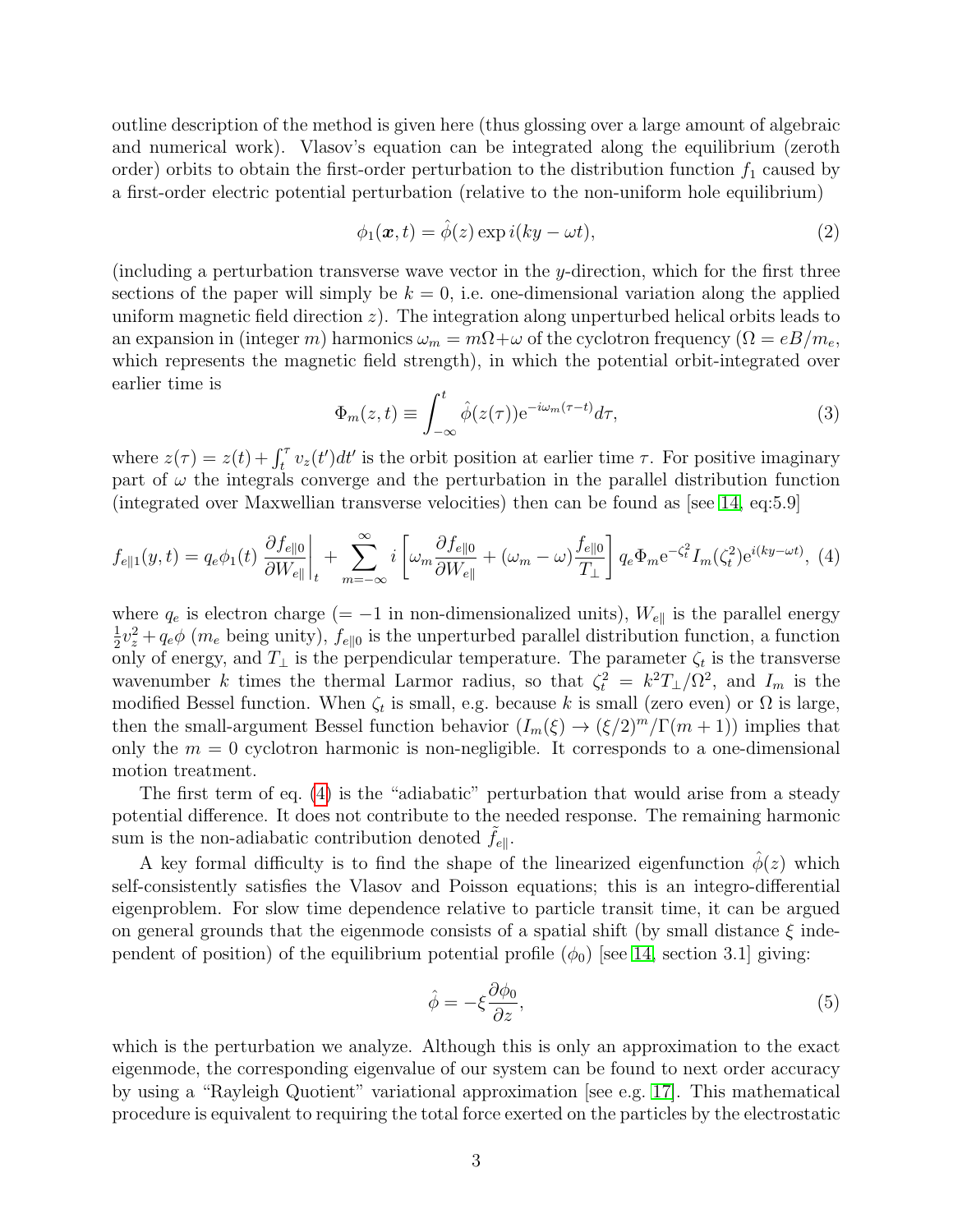field under the influence of the assumed shift eigenmode to equal zero (or to balance the transverse momentum transfer by Maxwell stress if  $k \neq 0$ , [see [14,](#page-17-6) section 3]). It is the kinematic momentum balance of the electron hole regarded as a rigid composite object. Suppressing the linear  $\xi$  factor, the force on the electrons is equal to the force of  $\phi_0$  on the non-adiabatic perturbed electron density

<span id="page-3-0"></span>
$$
\tilde{F}_e = -\int \frac{d\phi_0}{dz} q_e \left( \int \tilde{f}_{e\parallel} dv_z \right) dz.
$$
\n(6)

The transverse Maxwell stress force when  $k \neq 0$  is

<span id="page-3-4"></span>
$$
F_E \equiv -k^2 \int \frac{d\phi_0}{dz} \hat{\phi} \, dz,\tag{7}
$$

into which we substitute the shift-mode, eqs. [\(5](#page-2-1) and [2\)](#page-2-2).

The essential departure from the previous analysis, required here for *slow* electron holes. is that the force on the ions cannot be ignored. By the same analysis as the electrons, but substituting ion parameters, that force is

<span id="page-3-1"></span>
$$
\tilde{F}_i = -\int \frac{d\phi_0}{dz} q_i \left( \int \tilde{f}_{i\parallel} dv_z \right) dz, \tag{8}
$$

where

<span id="page-3-3"></span>
$$
\tilde{f}_{i\parallel} = \sum_{m=-\infty}^{\infty} i \left[ \omega_{im} \frac{\partial f_{i\parallel 0}}{\partial W_{i\parallel}} + (\omega_{im} - \omega) \frac{f_{i\parallel 0}}{T_{i\perp}} \right] q_i \Phi_m e^{-\zeta_{it}^2} I_m(\zeta_{it}^2), \tag{9}
$$

with  $\Omega_i = (m_e/m_i)\Omega$ ,  $\omega_{im} = \omega + m\Omega_i$ , and  $\zeta_{it}^2 = k^2 T_{i\perp}/\Omega_i^2$ . In practice, it is most convenient to calculate the ion force by the same code as the electron force, except reversing the potential sign (as proxy for charge sign), and using a frequency ( $\omega$ ) scaled to be larger by  $\sqrt{m_i/m_e}$ . Effectively that amounts to solving the ion perturbation in ion scaled units, in which the length scale is the same (using the same reference temperature) and so for the same density we get the same scaled force units.

The specific hole equilibrium potential shape analyzed is chosen to be

$$
\phi_0 = \psi \operatorname{sech}^4(z/4). \tag{10}
$$

The background (untrapped) electron parallel velocity distribution is taken as an unshifted Maxwellian of temperature  $T_0$ , and  $T_1 = T_0$ . For uniform equilibrium density of ions, the self-consistent equilibrium trapped electron distribution is [\[16\]](#page-18-0) (for negative  $W_{e\parallel}$ )

<span id="page-3-2"></span>
$$
f_{t\parallel 0} = f_{e0} \left[ \frac{2}{\sqrt{\pi}} \sqrt{-W_{e\parallel}} + \frac{15}{16} \sqrt{\frac{\pi}{\psi}} W_{e\parallel} + \exp(-W_{e\parallel}) \text{erfc}(\sqrt{-W_{e\parallel}}) \right],\tag{11}
$$

where  $f_{e0}$  is the untrapped electron distribution value at zero energy. It will be shown later that ion equilibrium density nonuniformity gives an adjustment to the trapped electrons, but it is fairly small at relevant  $\psi$  for threshold ion distribution shapes.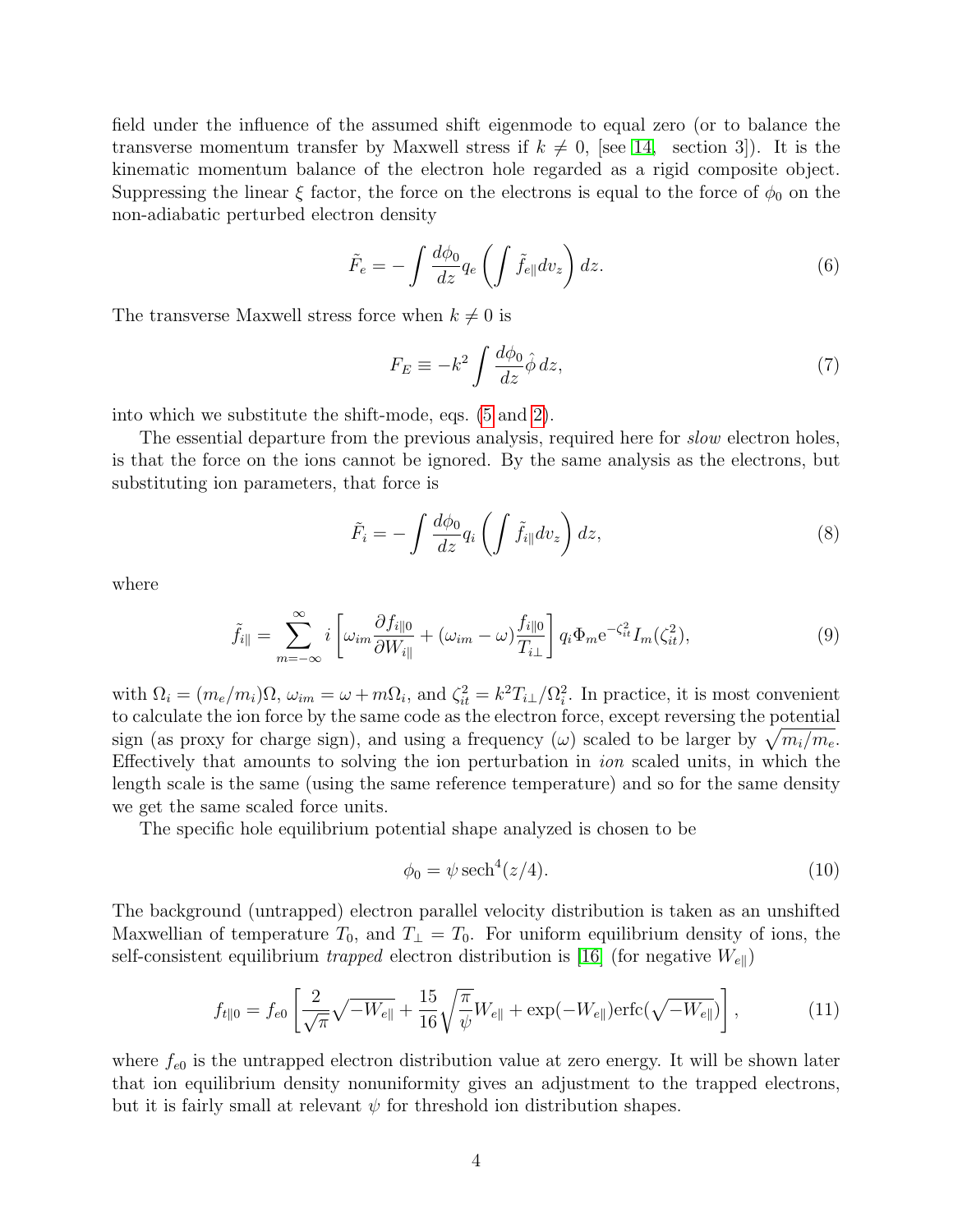

<span id="page-4-0"></span>Figure 1: Illustration of the contributions to force  $dF/dv$  as a function of parallel velocity. (a) For the attracted species, as a function of  $v_{\psi}$  the velocity at the hole center  $\phi = \psi$ . Orbits are trapped for  $v_{\psi} < \sqrt{2|\psi|}$ . Note that passing force has been multiplied by 30 for visibility; so it is small. And its velocity axis scale is also different. (b) For the repelled species as a function of the distant velocity  $v_{\infty}$ , in which the upper panels show the energy and the orbit duration  $t_{orbit}$ . The non-uniform velocity integration mesh used is indicated at the top of each plot.

The background ion parallel velocity distribution is taken as the sum of two Maxwellian components of temperature  $T_i$  shifted by  $\pm v_s$  and  $v_s$  will be stated in units of  $\sqrt{T_i/m_i}$ . Since ions are repelled by the hole, at some energies one must account for reflection of ions; and the contribution to force will then be different on the two sides of the hole if the ion distribution is asymmetric. Moreover an equilibrium will exist at only one hole velocity relative to the ion distribution [\[11,](#page-17-3) [18\]](#page-18-2). To avoid having to find the equilibrium, here only symmetric ion distributions  $f_i(v)$  will be considered, for which the equilibrium hole velocity is  $v_h = 0$  and the contributions from the two sides (two incoming ion velocities) to the perturbed  $f_i$  are equal.

The numerical calculation proceeds as follows. For a particular  $\omega$ , the required maximum number of cyclotron harmonics is found, based on  $\zeta_t$ ; then for each cyclotron harmonic m the integrals over z and equivalently  $\tau$  of eq. [\(3\)](#page-2-3), and then [\(6\)](#page-3-0) or [\(8\)](#page-3-1) are carried out numerically for fixed  $W_{\parallel}$  (and  $dW_{\parallel} = v_z dv_z$  so that the phase-space element  $dv_z dz \rightarrow dW_{\parallel} d\tau$ ). It proves more accurate to integrate eq. [\(3\)](#page-2-3) as it stands, rather than first analytically integrating by parts as was previously done [\[14\]](#page-17-6). This improvement is especially important for the ion calculation, in which the frequency of interest is high relative to the bounce and transit frequencies. After multiplying  $v_z dv_z \int \Phi_m dz$  by the terms  $\omega_m \frac{\partial f_{\parallel}}{\partial W}$  $\frac{\partial f_{\parallel}}{\partial W_{\parallel}}$  and  $(\omega_m - \omega) f_{\parallel},$ the resulting dF, when divided by  $dv_z$  gives the differential contribution to force per unit  $v_z$ which is denoted  $\frac{dF}{dv}$ .

In Fig. [1](#page-4-0) are shown illustrative cases of  $\frac{dF}{dv}$  as a function of  $v_z$ , for  $k = 0$  ( $m = 0$ ). We observe that the attracted species force (a) is dominated by the trapped particles, the (single Maxwellian) passing contribution being practically negligible. Near the trapped-passing boundary ( $W_{\parallel} = 0$  where  $v_{\psi} = \sqrt{2\psi}$ ) oscillations require fine mesh spacing to resolve, but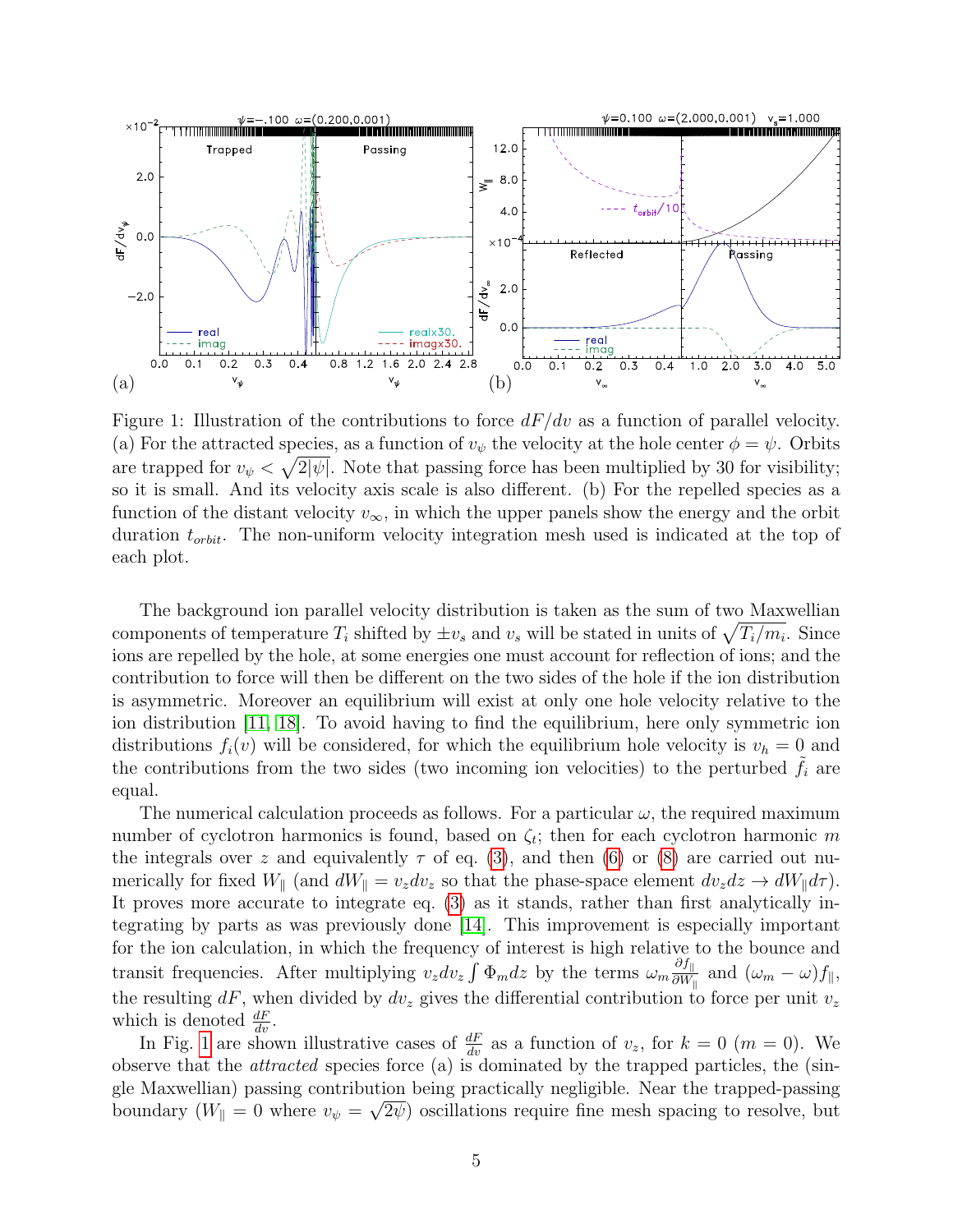their contribution is not strong because of the limited extent in  $v_{\psi}$  and significant cancellation. By contrast, the repelled species (b), normally ions, (whose plotted parameters are normalized to the ion thermal speed and plasma frequency) for which higher frequencies are dominant, has no such oscillations. However, its resolution challenges lie in the oscillations during integration of  $\Phi_m$  on the spatial mesh, which are not visible in this plot. For this repelled species the time duration  $t_{orbit}$  of the orbit (to travel from and back to the chosen integration boundary) has a cusp at marginal reflection, and becomes very long for reflected orbits at lower energy, which dwell near reflection. The resulting averaging over fast  $\phi_1$ time-oscillations rapidly suppresses the perturbed force; and so passing orbit contributions dominate.

To get the total force for the entire velocity distribution,  $\frac{dF}{dv}$  is multiplied by the  $I_m(\zeta_t)$ , and summed over relevant harmonics  $m$ . This process is mathematically equivalent to integrating over perpendicular distribution for low magnetic field, but for  $\zeta_t \to 0$  requires only  $m = 0$ , the perpendicular Maxwellian integration having been transferred to the Bessel function. In this section and the next we show results only for this limit (effectively  $k = 0$ ). We arrive at the total particle force  $\tilde{F}$  exerted by the potential, at this chosen  $\omega$ . The complex ion force  $\tilde{F}_i$  as a function of real frequency (strictly for small positive imaginary part of  $\omega$ ) is plotted in Fig. [2,](#page-5-0) normalized to  $\psi^2$  the hole potential amplitude squared, which is the dominant scaling. The tendency to a real constant value at high frequency is because



<span id="page-5-0"></span>Figure 2: The real and imaginary parts of the ion force as a function of real  $\omega$  for several different values of  $v_s$  labelling the curves. At high frequency, the force for an effectively immobile Maxwellian distribution  $v_s = 0$  is shown by the square point, and agrees with the corresponding numerical integration line. The plot is independent of the value of hole amplitude  $\psi$  when it is small (0.001 here).

the ion charge density remains stationary when the potential shifts faster than the ions can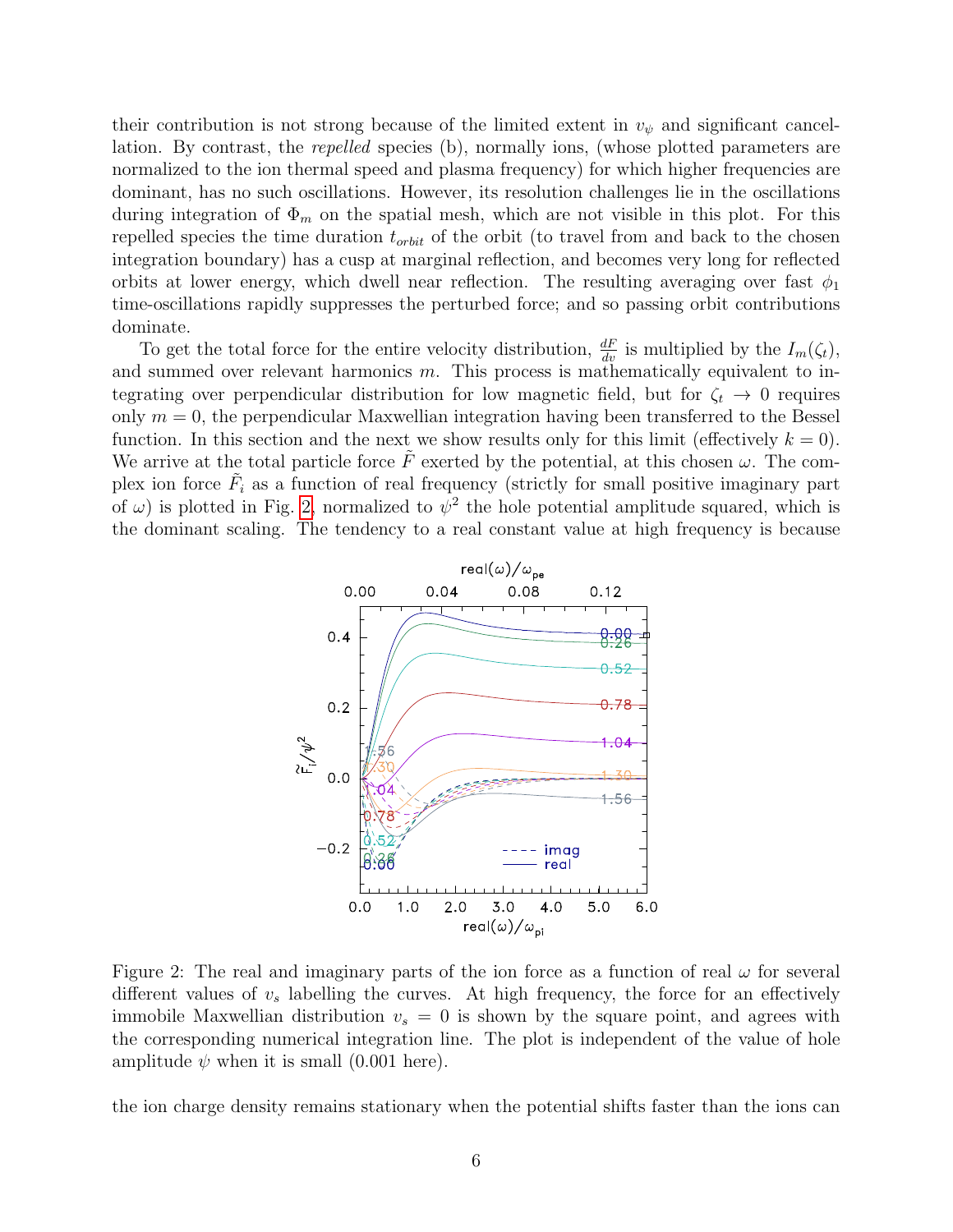respond  $(\omega \gg \omega_{pi})$ . The reversal of the value with ion distribution shape  $(v_s)$  is because  $f_{i\parallel}(v_z)$  develops a local minimum at  $v = 0$  when the velocity shift of the components is more than  $\sim$  1.1. This is approximately the shape at which exponential instability ceases. A way to understand the force reversal intuitively is that the ion density in equilibrium becomes larger in the positive potential hole than outside it, rather that being smaller for a low shift (e.g. Maxwellian,  $v_s = 0$ ). A positive equilibrium ion density deviation is repelled by the shifted potential, and the result tends to oppose the shift of the hole (recognizing that the hole has effectively negative inertia [\[16\]](#page-18-0)). The algebra quantifies this intuition.

In Fig. [2,](#page-5-0) a square at the right hand side of the plot represents the analytic value  $F_i =$  $(128/315)\psi^2$  of the ion force for a small amplitude sech<sup>4</sup> shape hole and Maxwellian ions immobile on the timescale of the shift perturbation. Its agreement with the numerical calculation at  $v_s = 0$  is one of the verification tests of the code. Another is that independent numerical calculation shows (reference [\[11\]](#page-17-3) figure 2) that the immobile-ion force is zero for small  $\psi$  at  $v_s = 1.3$ , which is also in agreement with Fig. [2.](#page-5-0) Verification of the passing and trapped force code for the attracted species consists of a detailed quantitative comparison of the new code's force results with equivalent calculations from the independent prior code, whose results have been compared with analytic estimates [\[16\]](#page-18-0) and PIC calculations [\[15\]](#page-17-7), as well as agreement with the analytic electron force at very high frequency where even electrons are immobile  $(\tilde{F}_e \to -(\frac{128}{35} - \frac{512}{63} + \frac{3200}{693})\psi^2 = -0.14776\psi^2)$ . There is an important adjustment in the electron force that arises, particularly for peaked ion distributions ( $v_s \lesssim$ 0.5). It is that the ion depletion contribution to the *equilibrium* charge changes the required equilibrium trapped electron depletion and thus changes  $\frac{\partial f_{e\|0}}{\partial W_{e\|}}$  for fixed  $\phi(z)$ . The effect is conveniently accounted for by scaling the electron depletion, i.e. the difference between the trapped distribution and a flat distribution  $f_{e||0} - f_{e0}$  (eq. [11\)](#page-3-2), by a single factor we shall write  $1 + c_i$ , where  $c_i$  is proportional to the ion equilibrium density non-uniformity, and is independent of  $W_{\parallel}$ . A fit to the ion response previously found [\[11\]](#page-17-3) provides the value of  $c_i$ <sup>[1](#page-6-0)</sup>. The factor 1 +  $c_i$  approximately doubles  $f_{e||0} - f_{e0}$  at zero  $v_s$ , passes through unity near  $v_s = 1.2$ , and remains near 0.8 for higher  $v_s$ . This approximation of the ion equilibrium effects introduces uncertainties that are no greater than those implied by the adoption of the sech<sup>4</sup> potential form in the first place, and by the assumption that the eigenmode is the shiftmode.

The force-balance dispersion relation,

<span id="page-6-1"></span>
$$
(\tilde{F}\equiv)\tilde{F}_e + \tilde{F}_i = F_E,\tag{12}
$$

which is a complex equation requiring both real and imaginary parts to be zero, is not satisfied by an arbitrary complex  $\omega$ . The  $\omega$  that *does* satisfy it (if any), can be found either by contouring in the complex  $\omega$  plane the real and imaginary parts of  $\tilde{F} - F_E$  and finding where their zero contours cross, or by two-dimensional Newton iteration to find the complex root of  $\tilde{F} - F_E$  (constrained by requiring  $\text{Re}(\omega) \ge 0$  and  $\text{Im}(\omega) \ge 0$ ).

<span id="page-6-0"></span><sup>&</sup>lt;sup>1</sup>The ad hoc fitting expression used is  $c_i = \left[1 - \left(\frac{v_s}{v_x}\right)^{\alpha}\right] / \left[1 + \frac{\psi}{4} + \frac{v_s}{v_s}\left[\frac{v_x + (3.3/v_s)^{1.5}}{v_s}\right]\right]$ , with  $\alpha = 1.4$  and  $v_x = 1.3 + 0.2\psi$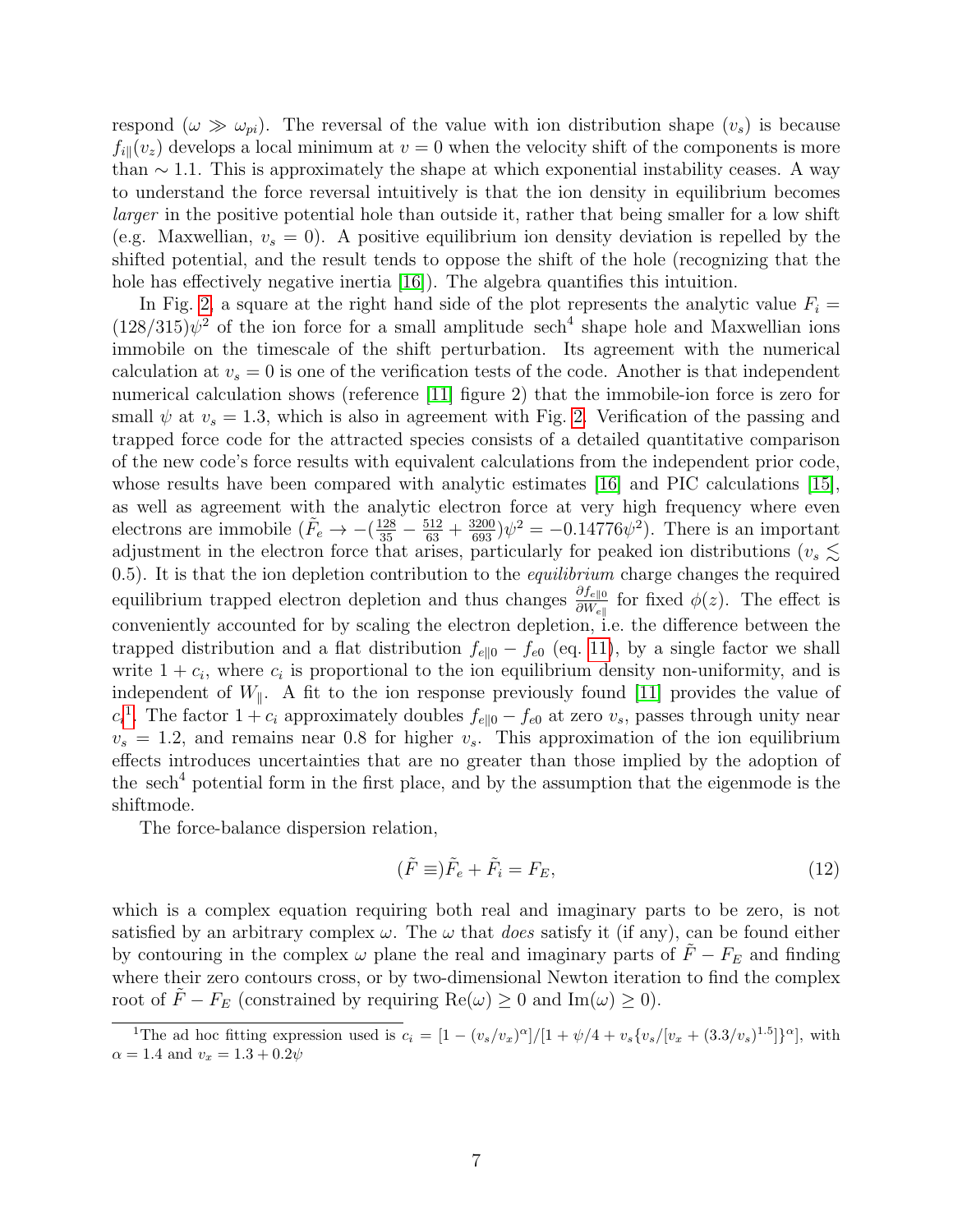

<span id="page-7-1"></span>Figure 3: Contours of real and imaginary parts of total force  $\tilde{F}$  over the relevant complex  $\omega$  region. Solid contours have value zero. The sequence of (orange) numbers on the plane show where Newton iterations (starting at 0) take the iterative solution. It converges at the intersection of the zero contours, where  $F = 0$ . In (a)  $v_s = 1$  the solution lies on the Re( $\omega$ ) = 0 boundary, where Im( $\tilde{F}$ ) = 0. In (b) with larger ion component separation  $v_s = 1.3$ , there is no solution with  $\text{Re}(\omega) = 0$ , but a slower growing oscillation ocurs at finite  $\text{Re}(\omega)$ .

### <span id="page-7-0"></span>3 One-dimensional Stability: Mechanism and Results

In this section we presume  $k = 0$ , which means  $F_E = 0$  and motion is effectively onedimensional. Figure [3](#page-7-1) shows example contour plots of the total complex force in the complex  $\omega$  plane. The complex root of the dispersion relation is where  $F = 0$ , at the intersection of the zero contours of its real and imaginary parts. At  $v_s = 1$  (a), where there is no local minimum in the ion velocity distribution, a purely exponentially growing instability occurs at  $\omega \simeq 0.05i$ . At  $v_s = 1.3$  (b), where a local minimum is present, the root is a slower-growing oscillation  $\omega \simeq 0.028 + 0.014i$ . This second type of solution was unaddressed in the prior slow hole stability analysis.

The disappearance of the purely growing mode can be understood by plotting the ion and electron forces along the  $\text{Re}(\omega) = 0$  boundary. As shown in Fig. [4,](#page-8-0) although the ion force normalized to  $\psi^2$  is very insensitive to the  $\psi$ -value, that is not true of the electron force. The reason is that  $F_e$  mostly comes from trapped particles whose bounce frequency is  $\omega_b \propto \sqrt{\psi}$ , and  $\omega_b/\omega$  determines the force variation. By contrast, the ion force is predominantly passing (no ion trapping), and has much weaker scaled dependence on  $\psi$ . When  $v_s \gtrsim 1$  no intersection  $(\tilde{F}_i = -\tilde{F}_e)$  occurs for small enough  $\psi$ , and there is no instability having  $\text{Re}(\omega) = 0$ . All this is consistent with the previously published slow hole stability analysis concentrating on the high and negligible real frequency regions of the  $\omega$  plane, which concluded that a local minimum in  $f_i(v)$  was necessary for stability.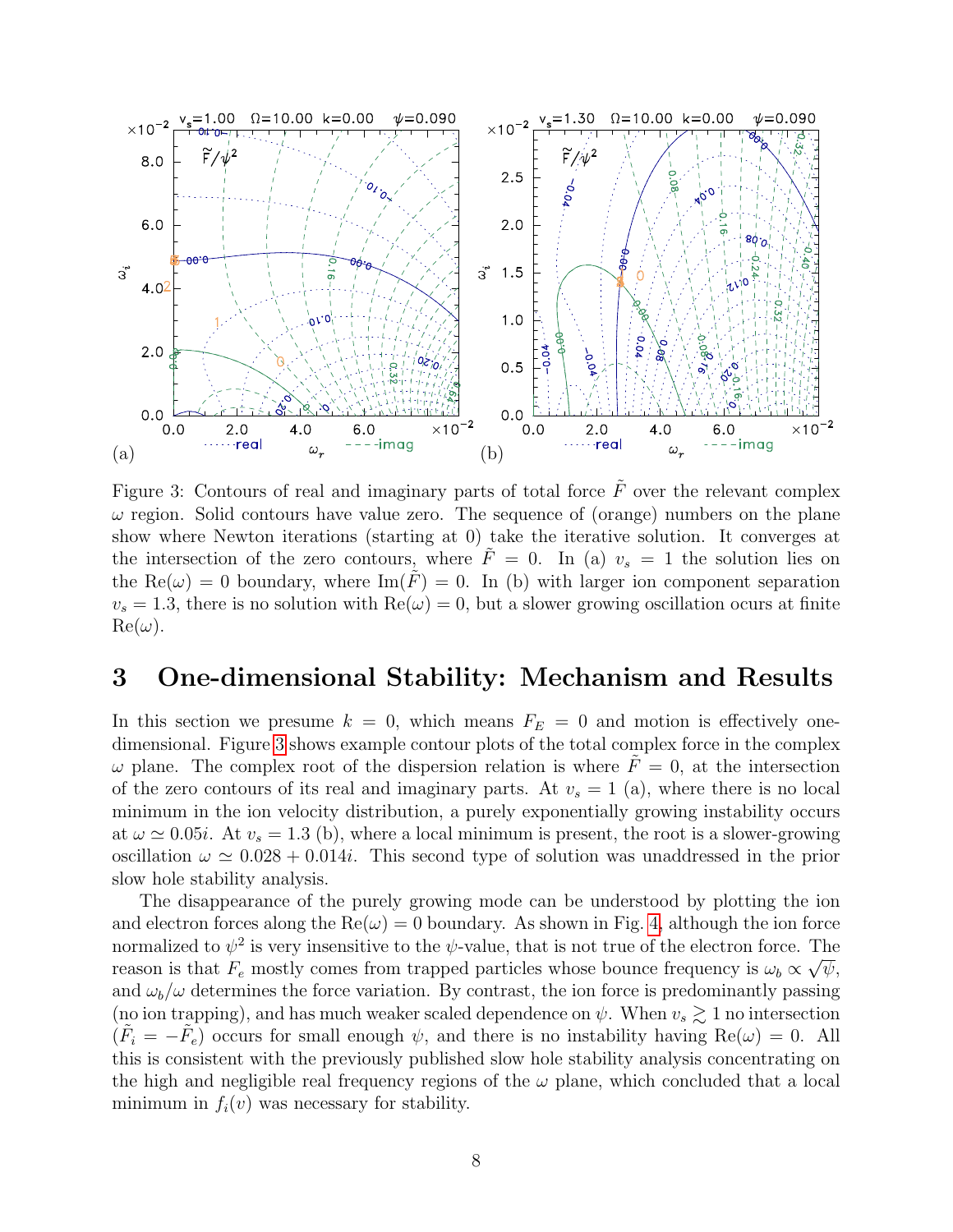

<span id="page-8-0"></span>Figure 4: Scaled force  $\tilde{F}/\psi^2$  as a function of purely imaginary  $\omega$ . The ion force  $\tilde{F}_i$  is almost independent of  $\psi$  but depends on  $v_s$  shown by labels on the solid lines. The dashed curves give minus the electron force for the different  $\psi$  values. A growing mode requires  $\tilde{F}_i = -\tilde{F}_e$ : an intersection. When  $v_s$  is large enough, there are no intersections.

However, the *oscillatory* solution of Fig. [3\(](#page-7-1)b) can remain even when there is a local  $f_i$ minimum if the Im(F) = 0 contour lies above the real  $\omega$ -axis. The solution disappears if the hole amplitude is small enough, because the  $\text{Im}(\overline{F}) = 0$  contour disappears below the real axis, as Fig. [5](#page-9-0) illustrates. The root itself, where  $\text{Re}(\tilde{F}) = 0$  is zero as well as  $\text{Im}(\tilde{F})$ , likewise disappears. The case shown has just sufficiently low  $\psi$  for total stability. Newton iterations bump up against the Im( $\omega$ )  $\geq$  0 constraint without finding a zero. Decreasing  $\psi$ or increasing  $v_s$  moves the (barely visible) imaginary contour even further down out of the unstable domain.

Thus, there are really two requirements for the slow electron hole to be fully stable, to oscillatory as well as purely growing modes: (A) that there be a local minimum in the ion distribution  $f_i(v)$   $(v_s \geq 1.1v_{ti})$ , and (B) that the hole's potential amplitude  $\psi$  should be small enough  $(\psi \lesssim 0.01T_e/e)$ .

More quantitatively, a range of results is summarized in Fig. [6.](#page-9-1) At low  $v_s$ , the shift mode is purely growing, with a scaled rate  $\text{Im}(\omega) \simeq 0.3 \psi^{1/2}$  for a Maxwellian  $(v_s = 0)$ ion distribution. The transition to oscillation occurs close to to  $v_s = 1$ , and the growth rate Im( $\omega$ ) decreases quickly (as the local minimum of  $f_i(v)$  develops) by a total factor of approximately 10. As that minimum deepens  $(v<sub>s</sub>$  increasing further), the growth rate drops more slowly and the oscillation frequency  $\text{Re}(\omega)$  increases until at a depth dependent on  $\psi$ the growth becomes zero and the instability disappears. If the amplitude is small enough  $\psi \lesssim 0.01$ , there is no oscillatory instability, and developing a local bare minimum in  $f_i$  is sufficient for stability.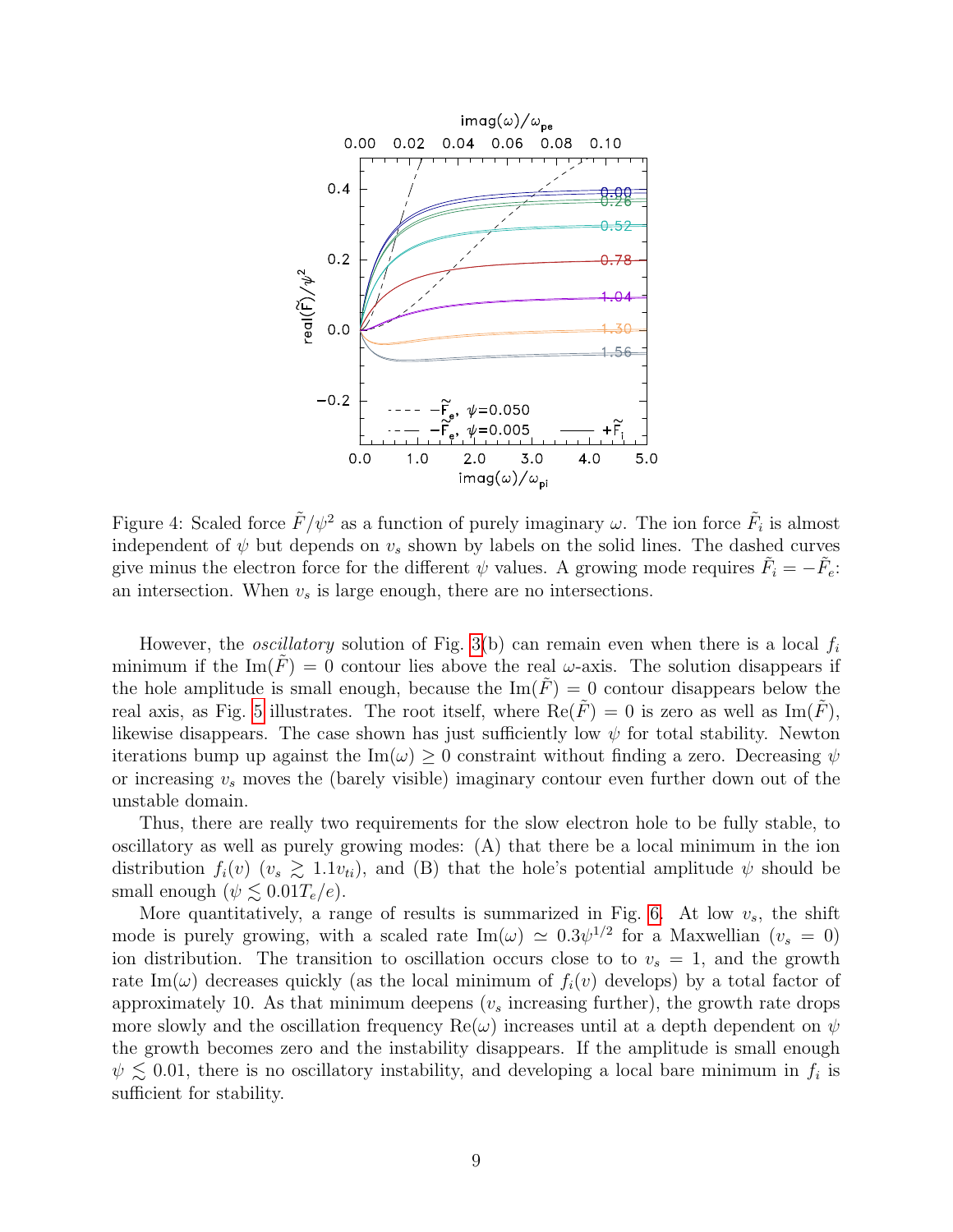

<span id="page-9-0"></span>Figure 5: Force contours for a stable case at small  $\psi$  with sufficient ion component shift to give a local minimum. The negative imaginary contour is disappearing below the real axis removing the root of  $\tilde{F}$  from the unstable domain.



<span id="page-9-1"></span>Figure 6: The real and imaginary parts of unstable mode frequency versus ion distribution shape  $(v_s)$ , for a range of peak potential amplitudes  $(\psi)$ .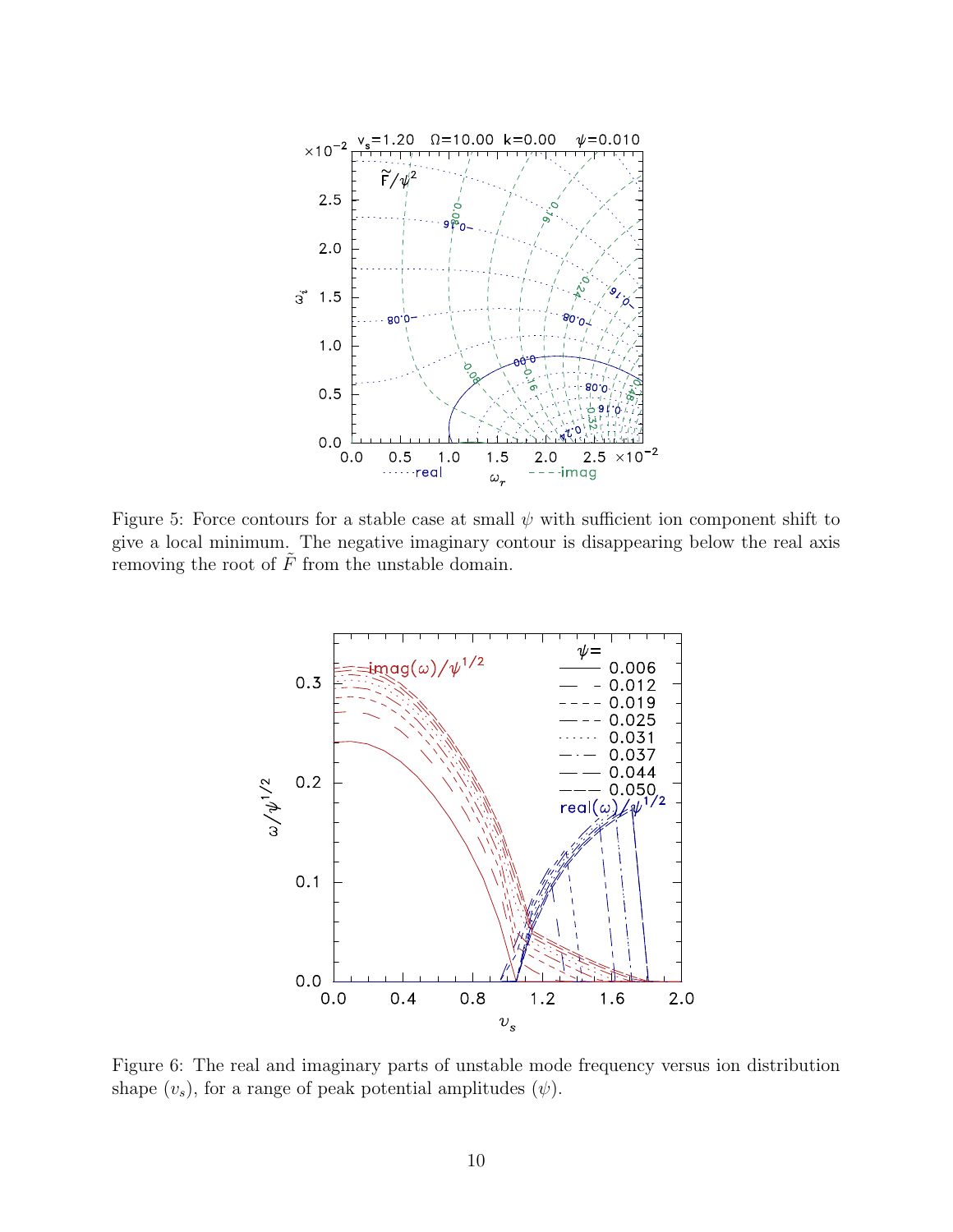### <span id="page-10-0"></span>4 Variation with other parameters

### 4.1 Ion Temperature

When ion temperature  $T_i$  is different from electron temperature  $(= T_0)$ , the ion force is changed. Referring to equations [8](#page-3-1) and [9,](#page-3-3) the quantities that are directly affected are  $\frac{\partial f_{i||0}}{\partial W_{i||}},$ 

 $f_{i\parallel 0}$  $T_{i\perp 0}$ , and  $\zeta_{it}$ . In this subsection we will not address  $\zeta_{it}$  changes with  $T_i$ . They give negligible effect in the strong  $(\zeta_t \to 0)$  and weak  $(\zeta_t > 20)$  magnetic field limits. For simplicity supposing the two parallel-shifted Maxwellian ion components remain isotropic, the effect of  $T_i$  changes on  $\frac{\partial f_{i\parallel 0}}{\partial W_{i\parallel}}$  and  $\frac{f_{i\parallel 0}}{T_{i\perp}}$  is to divide the ion force by  $T_i/T_0$ ; because the changes arising from  $f_{i||0}$  itself (reducing its height  $\propto 1/\sqrt{T_i}$ , and increasing its velocity width  $\propto \sqrt{T_i}$ ), cancel  $\sqrt{2}$  , i.e.  $\sqrt{2}$  ,  $\sqrt{2}$  ,  $\sqrt{2}$  ,  $\sqrt{2}$  ,  $\sqrt{2}$  ,  $\sqrt{2}$  ,  $\sqrt{2}$  ,  $\sqrt{2}$  ,  $\sqrt{2}$  ,  $\sqrt{2}$  ,  $\sqrt{2}$  ,  $\sqrt{2}$  ,  $\sqrt{2}$  ,  $\sqrt{2}$  ,  $\sqrt{2}$  ,  $\sqrt{2}$  ,  $\sqrt{2}$  ,  $\sqrt{2}$  ,  $\sqrt{2}$  ,  $\sqrt{2}$  ,  $\sqrt{2}$ each other out. Thus, the ion density perturbations, both in equilibrium and resulting from  $\phi_1$ , are multiplied by  $T_0/T_i$ . And since we are citing  $v_s$  in ion thermal units, the ion velocity distribution relative *shape* is independent of  $T_i$ . Therefore ion temperature can be accounted for by multiplying the ion force  $\tilde{F}_i$  and the equilibrium ion density non-uniformity by  $1/T_i$ .

Because the equilibrium ion density is changed by  $T_i$ , the electron force is also changed indirectly by adjustment of the required electron trapped distribution for equilibrium. The trapped electron equilibrium deficit is proportional to  $(1 + c_i/T_i)$  and the electron force is scaled by the same factor, which varies more slowly than the ion force factor  $1/T_i$ .

Higher ion temperature therefore decreases the force on the ions relative to that on the electrons. Referring back to Fig. [4,](#page-8-0) the different scaling of these curves has the effect of moving the intersection  $\tilde{F}_i = -\tilde{F}_e$  to lower imaginary values of frequency, that is of reducing the growth rate, as  $T_i$  increases.

Figure [7](#page-11-0) illustrates the resulting variation of the instability frequency found by full numerical integration for  $k = 0$ . Increasing  $T_i$  always decreases the growth rate. For  $v_s \lesssim 1.1$ the real frequency is zero, and is not plotted. For the oscillatory instability regime,  $v_s \gtrsim 1.1$ , increasing  $T_i$  can lead to a full stabilization: when  $\psi = 0.05$  and  $v_s = 1.5$  at  $T_i \approx 5$ .

#### 4.2 Transverse variation: Multidimensional Instability

Multidimensional instability here means situations in which although the equilibrium is independent of transverse position, the perturbation varies transversely:  $k \neq 0$ . And in this section we shall suppose that the magnetic field is strong enough that still only the  $m = 0$ cyclotron harmonic matters because  $\zeta_t$  remains small. In that case the only new effect is that the transverse Maxwell stress force  $F_E$  (eq. [7\)](#page-3-4) is non-zero and must be included in the dispersion equation [12.](#page-6-1) Again suppressing the linear  $\xi$  factor, for the shift mode, it becomes

<span id="page-10-1"></span>
$$
F_E = k^2 \int \left(\frac{d\phi_0}{dz}\right)^2 dz = k^2 \frac{128\psi^2}{315},\tag{13}
$$

where the final equality applies for the specific  $\operatorname{sech}^4$  potential shape. Therefore, if we consider the transverse wave-number  $k$  to be an arbitrary (real) choice, then we must examine the effect of including an  $F_E$  that is real and positive, but of arbitrary magnitude. Thus, we must allow the real part of  $\tilde{F}$  to be positive.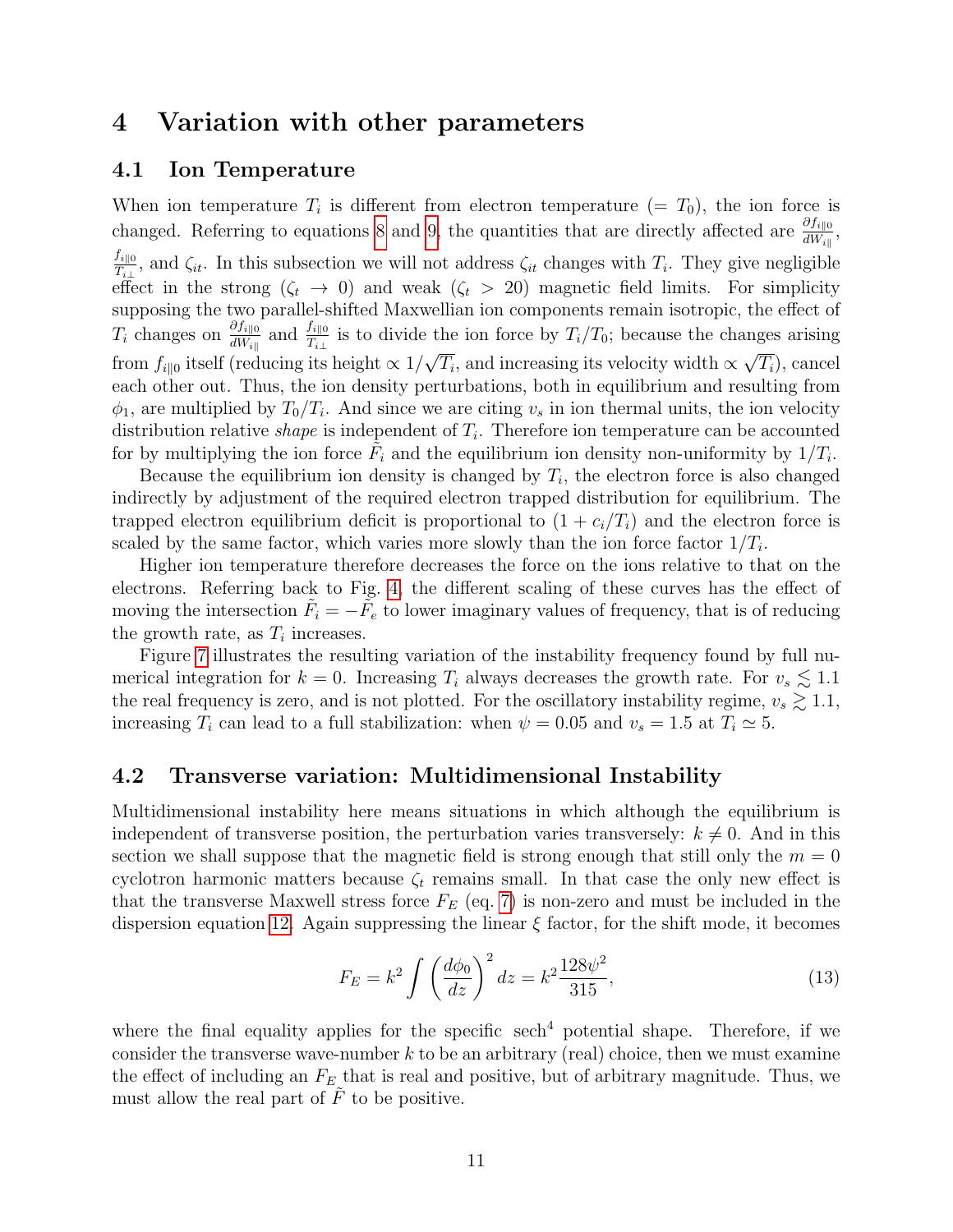

<span id="page-11-0"></span>Figure 7: Variation of unstable frequencies ( $\omega_i$  imaginary,  $\omega_r$  real if non-zero) with ion temperature, for different  $v_s$ .  $\psi = 0.05$ .

The contour plots of Fig. [3](#page-7-1) (for example) allow us immediately to deduce what happens to the unstable root as  $F_E$  increases from zero: it becomes the intersection of the unchanged solid Im( $\hat{F}$ ) = 0 contour with a different real contour Re( $\hat{F}$ ) =  $F_E$ , instead of zero. For example, in the case of Fig. [3\(](#page-7-1)a) if a value  $F_E = 0.1\psi^2$  is included, the relevant real contour is the one labelled 0.1. The root is then instead at  $\omega \simeq (2.4 + 1.5i) \times 10^{-2}$ , giving a slower growing oscillatory instability rather than the purely growing one for  $k = 0$ . By eq. [13](#page-10-1)  $F_E/\psi^2 = 0.1$  corresponds to  $k = \sqrt{0.1 \times 315/128} = 0.496$ , which is at the limit of high k, short wavelength; smaller k-values will have even less effect.

Similarly in Fig.  $3(b)$  as k is increased, the relevant real contour moves to the right, and the root to higher real and lower imaginary frequency. For the case of Fig. [5,](#page-9-0) the motion of the real contour to the right can give the root a slightly positive imaginary frequency, and so induce a very slow instability where there was none before. But futher increase of  $k$  brings the intersection past the region  $(1.1 < \omega_r < 1.3)$  where the imaginary contour is positive, thus restabilizing it.

To summarize, finite  $F_E$  arising from non-zero k always acts in such a direction as to make purely growing instabilities more stable, and usually does so even for oscillatory modes. We therefore do not spend further effort here to quantify in separate detail  $F_E$ -effects because almost always the  $F_E = 0$  situation already treated is the most unstable. Nevertheless  $F_E$ is fully included in the results of the following section.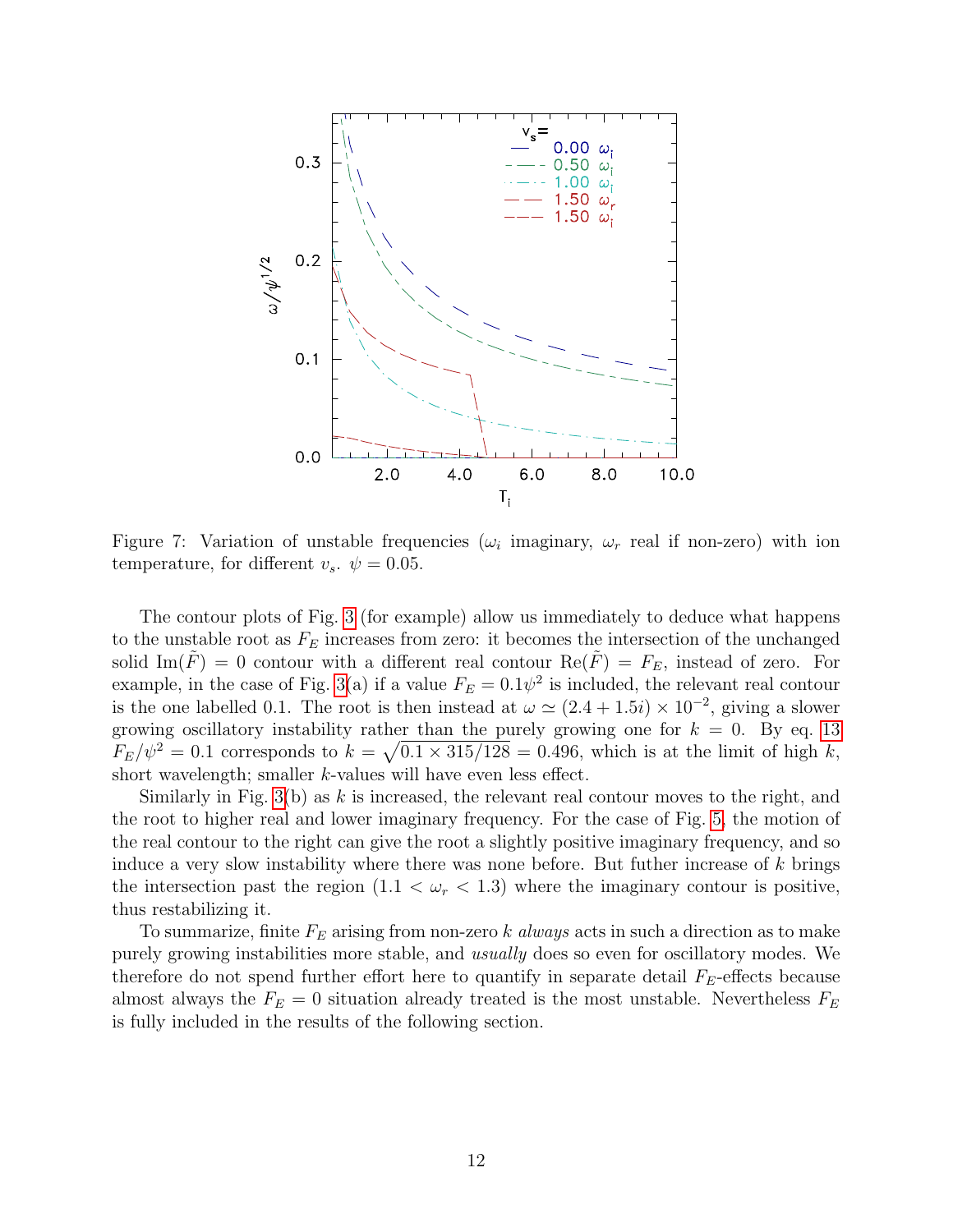### 4.3 Magnetic Field Strength

When  $k \neq 0$  and  $\Omega$  is not very large, the Bessel function argument may not be small, and the sum over harmonics  $m$  may include many relevant terms. In this regime, the stability can depend on the magnetic field strength. Since the ion thermal Larmor radius  $r<sub>L</sub>$  is greater than the electron by a factor  $\sqrt{m_i/m_e}$  (for comparable temperature), the ions will generally experience  $\zeta_t(= k r_L) \gtrsim 1$  first. The number of harmonics making significant contribution, when substantially greater than one, may be estimated by noting that  $\zeta_t e^{-\zeta_t^2} I_m(\zeta_t^2)$ , regarded as a function of integer m, is approximately a Gaussian  $e^{-v_m^2/2}/\sqrt{2\pi}$ , where  $v_m = m/\zeta_t$ . We therefore require contributions up to  $v_m \sim 3$ , i.e.  $m \sim 3\zeta_t$ . However with this velocity identification,  $\omega_m = \omega + m\Omega = \omega + kv_m$ , so writing  $dv_m = 1/\zeta_t = \Omega/k$ , eq. [9](#page-3-3) becomes

$$
\sum_{m=-\infty}^{\infty} i \left[ \omega_m \frac{\partial f_{\parallel 0}}{\partial W_{\parallel}} + (\omega_m - \omega) \frac{f_{\parallel 0}}{T_{\perp}} \right] q \Phi_m e^{-\zeta_t^2} I_m(\zeta_t^2) \simeq
$$
\n
$$
\sum_{m=-\infty}^{\infty} i \left[ (\omega + kv_m) \frac{\partial f_{\parallel 0}}{\partial W_{\parallel}} + kv_m \frac{f_{\parallel 0}}{T_{\perp}} \right] q \Phi_0 (\omega + kv_m) e^{-v_m^2/2} dv_m.
$$
\n(14)

<span id="page-12-1"></span>The second form is a finite difference approximation of the unmagnetized integral expression:  $\sum_{m=-\infty}^{\infty} dv_m \simeq \int_{-\infty}^{\infty} dv$ . Thus, as physical considerations dictate, the limit of small  $\Omega/kv_t$ gives simply an unmagnetized integral over the k-component of the perpendicular velocity distribution. This is often the case for the ions.

Although the numerical routine<sup>[2](#page-12-0)</sup> evaluating the higher order Bessel functions (by backward recurrence) works well only up to approximately  $I_{60}$ , a maximum value of  $|m| = 60$  is sufficient for the harmonic sum to represent the integral limit very well. It is then effectively already in the zero field limit. Therefore the present evaluation of  $f$  does not bother to switch to higher-resolution finite-difference integral representation, and instead artificially limits how small an  $\Omega$  is permitted, and uses eq. [14](#page-12-1) with an effective value of  $\Omega$  no smaller than what requires a maximum  $|m| \leq 60$ , i.e.  $\zeta_t \lesssim 20$ . (The required effective  $\Omega$  lower limit is different for electrons and ions.)

Figure [8](#page-13-0) shows the effect of non-zero k and  $\Omega = 2k$  on the cases of Fig. [3,](#page-7-1) with which it should be compared. Figure [8\(](#page-13-0)a) and (b) have  $k = 0.05$  and show mostly a movement of the contours downward toward more negative imaginary part  $(\omega_i)$  of  $\omega$ . (a) has a relatively small growth rate reduction; but (b), which has a local  $f_i$  minimum, shows complete stabilization of the prior unstable oscillatory mode. Figure [8\(](#page-13-0)c) and (d) have the same ratio  $\Omega/k$  as (a) and (b) but twice as large values:  $k = 0.1$ . In (c) the mode oscillates with real frequency  $\omega_r \simeq 0.04$ . In (d) there is again tendency to higher real frequency, compared with Fig. [3,](#page-7-1) but a very slow growing oscillatory instability remains, unlike (b) which was fully stabilized. The differences between (a) and (c) and between (b) and (d) are practically all differences in the electron force  $\tilde{F}_e$ , with a modest contribution from  $F_E$  differences. There is essentially negligible change in  $\tilde{F}_i$ , because  $\zeta_t$  is so large that we are in regime of quasi-continuous perpendicular integration, and the value of  $kv_{ti}$ , much smaller than typical  $\omega$ , gives little effect.

Figure [9](#page-14-0) shows the real and imaginary parts of the dispersion solution  $\omega$  as a function of magnetic field strength  $\Omega$ . The different k values control the strength of the effect of

<span id="page-12-0"></span><sup>2</sup>RIBESL from the library TOMS715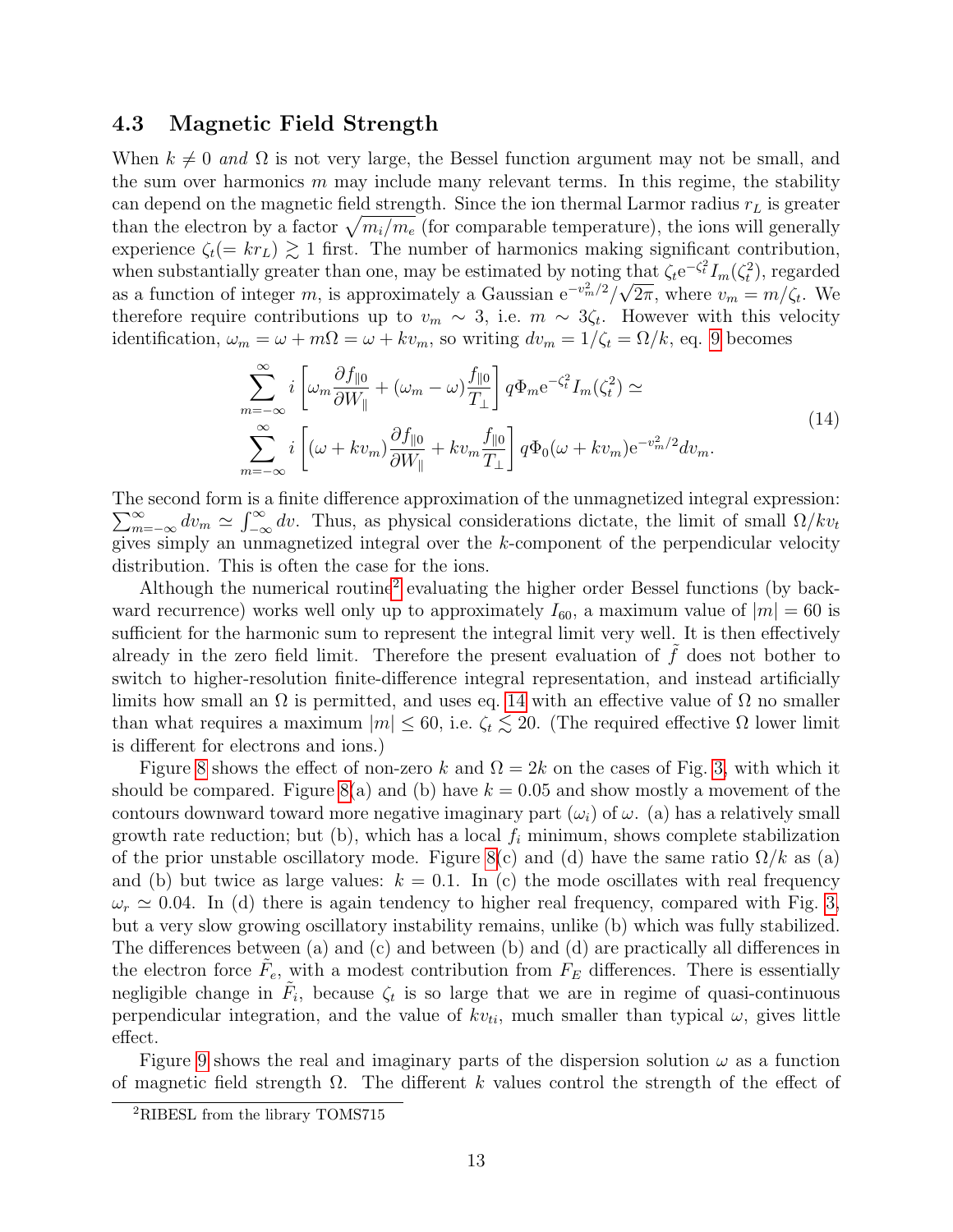

<span id="page-13-0"></span>Figure 8: Force contours with non-zero k and low enough  $\Omega$  to affect stablity.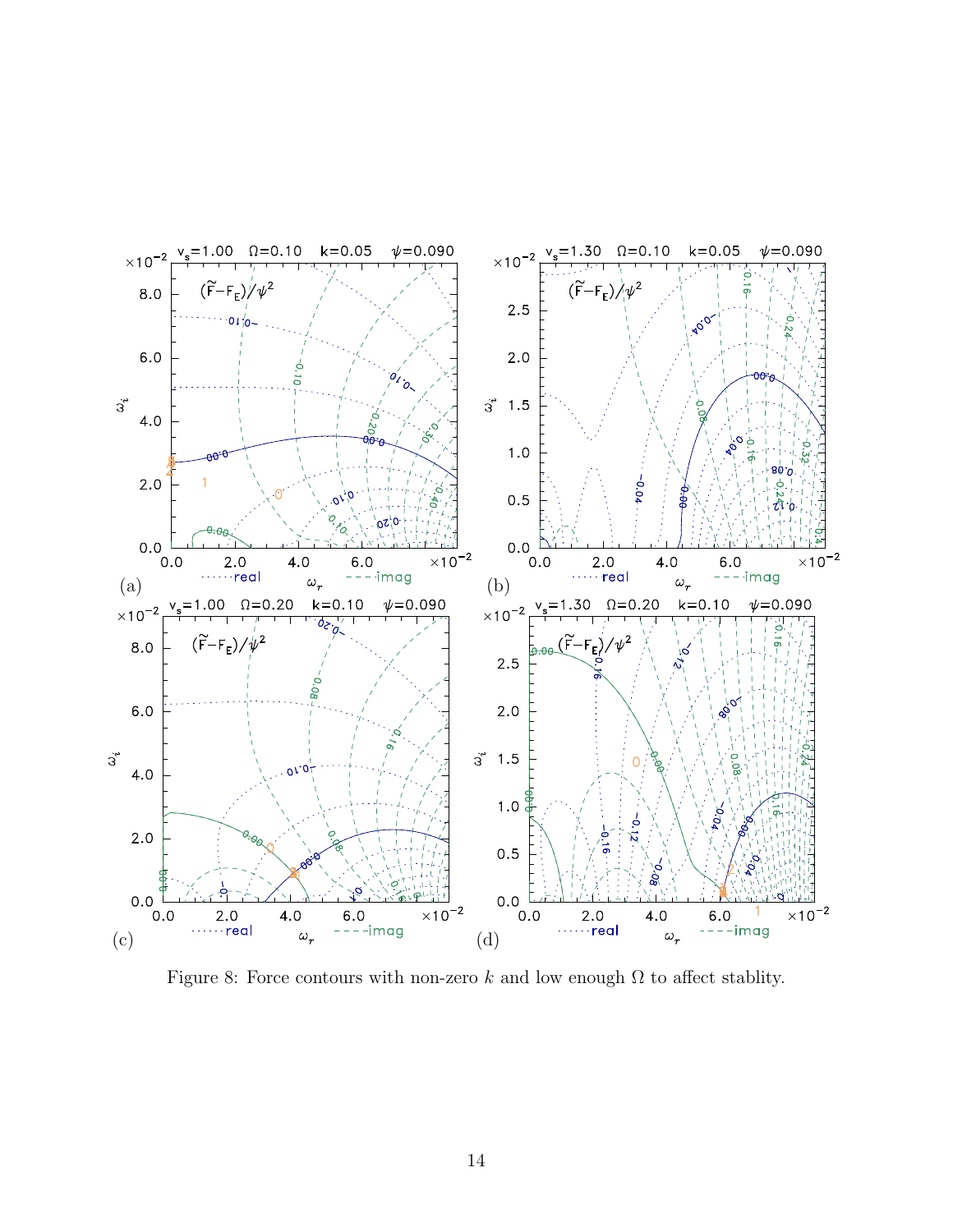

<span id="page-14-0"></span>Figure 9: Dependence of the real and imaginary parts of the instability frequency on magnetic field strength,  $\Omega$ , for a range of transverse wavenumbers k. (a) Single humped  $f_i(v)$   $v_s = 1$ ; (b) double-humped  $v_s = 1.3$ , for a moderately deep hole  $\psi = 0.09$ .

transverse variation. The lowest  $k = 0.07$  value (solid lines) shows rather weak variation from the  $k = 0$  case (not shown) which gives a solution independent of  $\Omega$  and equal to the high- $\Omega$  limit of the solid lines. In (a) the single-humped ion velocity distribution gives a purely growing mode  $(Re(\omega) = 0)$  at low k (0.07 and below) with growth rate approximately 0.16. All higher k values have growth rates smaller than this. Some of them make transitions to oscillatory (Re( $\omega$ )  $\neq$  0) modes in the middle of the  $\Omega$  range, with growth rates typically half as great. In (b) for a double-humped ion distribution, similar trends are evident, but the growth rate is considerably smaller  $\leq 0.05$ , and the real frequency never reverts to zero at high  $\Omega$ , consistent with the previous observation that for such distributions one-dimensional modes are all oscillatory, and are unstable at this  $\psi$  value.

At smaller potential amplitude, Fig. [10,](#page-15-0) the double humped  $v_s = 1.3$  case (b) looks very different. It is stable for  $\Omega/\sqrt{\psi} \gtrsim 0.65$  for all k values, consistent with Fig. [6.](#page-9-1) An oscillatory instability of low growth rate exists in the range  $0.4 \lesssim \Omega/\sqrt{\psi} \lesssim 0.65$  except at very low k, and a purely growing mode below  $0.4$  for several k values. In fact this plot looks extremely similar to Figure 3 of [\[15\]](#page-17-7), concerning transverse instability of *fast* electron holes with zero ion force. That is a sign that this instability is driven by the electrons with little contribution from the ions. It is effectively a slightly modified fast hole transverse instability. Fig. [10\(](#page-15-0)a) with single humped ion distribution, by contrast, has unstable oscillatory solutions all the way out to large Ω. These are driven by the combined electron and ion response, and are limited to slow holes. The low  $\Omega$  part of this plot has a character more like Fig. [10\(](#page-15-0)a) than [9\(](#page-14-0)b), and might be thought of as the transverse instability modified by the slow hole ion response.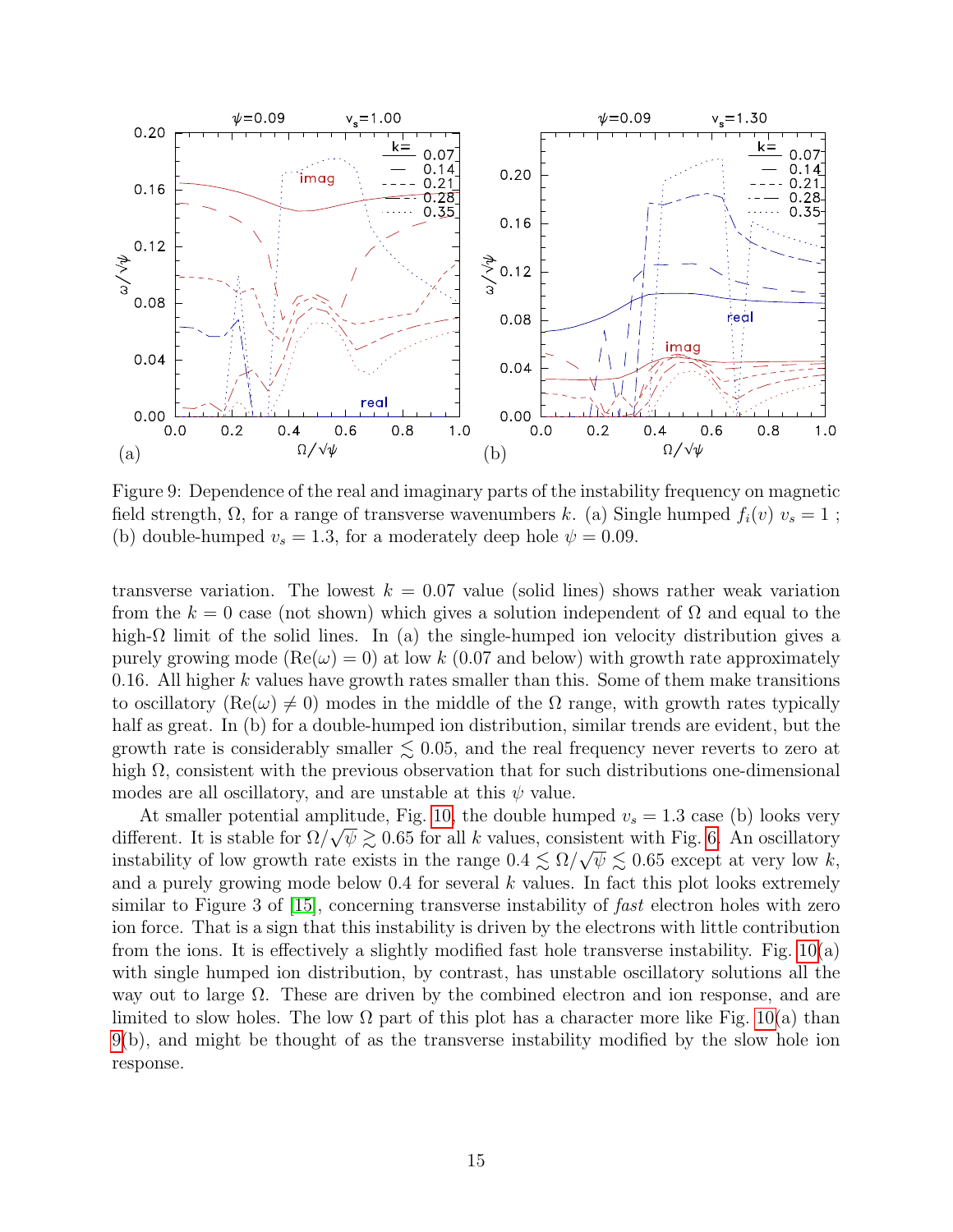

<span id="page-15-0"></span>Figure 10: As in Fig. [9,](#page-14-0) except for smaller potential amplitude  $\psi = 0.01$ .

## 5 Summary

Slow electron holes are subject to instability of their velocity because of interaction with bulk ions. Purely growing one-dimensional  $(k = 0)$  instability disappears when a local minimum exists in the ion velocity distribution ( $v_s \gtrsim 1.1v_{ti}$  for symmetric Maxwellian ion beams), in accordance with earlier studies. However, an oscillatory instability (overstability) remains up to relatively deep local minima, depending on the potential amplitude  $\psi$  of the equilibrium, as shown in Fig. [6.](#page-9-1) Its growth rate is much smaller than the purely growing mode. If the peak hole potential  $\psi$  is less than approximately  $0.01T_e/e$  (for  $T_i = T_e$  but larger for larger  $T_i$ see Fig. [7\)](#page-11-0), the overstability disappears, this favors stability of low amplitude slow electron holes, which seems consistent with several observational studies  $[5]$ .

When,  $k \neq 0$ , instabilities of slow holes have generally lower growth rate than when  $k = 0$ , except that when  $(\Omega/\omega_{pe})/\sqrt{e\psi/T_e} \lesssim 0.6$  even low amplitude holes experience transverse instability driven predominantly by the electron response and not much affected by ion coupling. Its real frequency becomes zero if  $(\Omega/\omega_{pe})/\sqrt{e\psi/T_e} \lesssim 0.4$ .

An overall caveat to the present work is that it has analyzed only the pure shift mode. Under some circumstances a distorted shift can become more unstable [\[15\]](#page-17-7). This might modify the exact values of the instability thresholds.

The observational implications of the current results are broadly these. Slow electron holes in single humped background ion distributions will speed up without oscillations with growth time of order  $0.3/(\psi^{1/2}\omega_{pe})$ . They are predicted to remain slow for only a few growth times. By contrast, when  $f_i$  has a local minimum in which the hole speed lies, the oscillatory instability growth time is longer by of order a factor ten; so they remain slow at least that much longer, The oscillation real angular frequency is of order  $0.1\psi^{1/2}\omega_{pe}$ . When the hole potential is smaller or the  $f_i$  local minimum deeper, the growth rate of one-dimensional modes eventually becomes zero, unless the magnetic field is low enough that the electron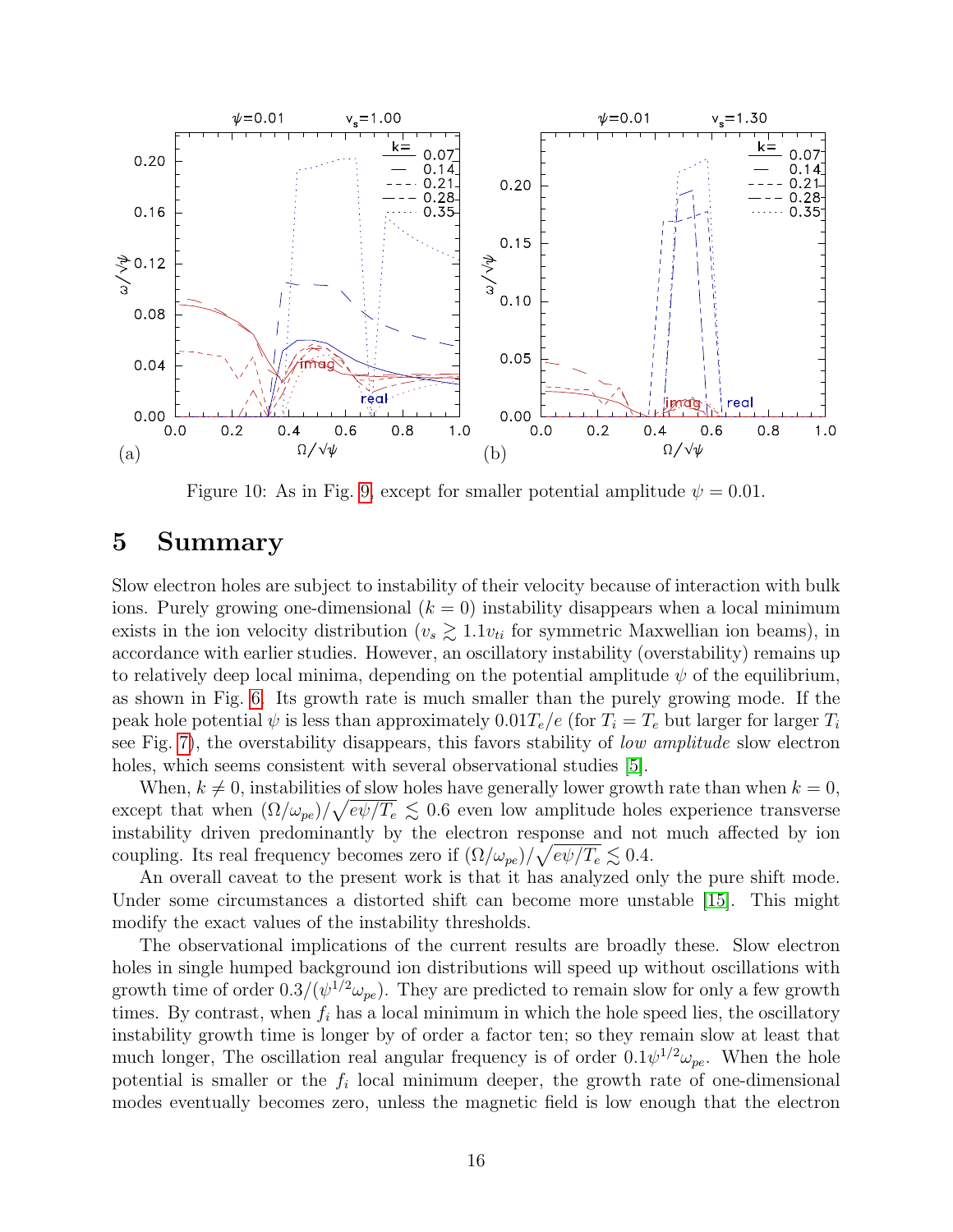transverse instability is excited. Therefore the oscillatory instability discovered here can be avoided entirely in plausible parameter regimes. Furthermore, slow holes might be observed soon after formation even in regimes that have slowly growing instabilities.

It would be of considerable interest to verify by simulation the results of the present study. The required simulations for detailed quantitative comparison are rather difficult because they need a fully self-consistent steady slow hole initial equilibrium. My preliminary efforts, using hole potentials  $\psi$  considerably larger (0.2-0.4) than those for which this analysis predicts stability, do show oscillatory instabilities which are broadly consistent, being shift modes in approximately the right frequency range:  $\text{Re}(\omega)/\psi^{1/2} \sim 0.1/\omega_{pe}$ . However, the computational cost of simulations with sufficient signal-to-noise or velocity resolution increases rapidly with decreasing  $\psi$ , and have not yet been carried out in the lower- $\psi$  stabilized regime.

# Acknowledgements

I thank Ivan Vasko and his group for sharing their analysis of satellite data, which was a major impetus for this study. The work was not supported by any explicit funding. The codes that calculated the figures are publically available<sup>[3](#page-16-2)</sup>.

# References

- <span id="page-16-0"></span>[1] I H Hutchinson. Electron holes in phase space: What they are and why they matter. Physics of Plasmas, 24(5):055601, may 2017. ISSN 10897674. doi: 10.1063/1.4976854. URL <http://aip.scitation.org/doi/10.1063/1.4976854>.
- <span id="page-16-1"></span>[2] A. Lotekar, I. Y. Vasko, F. S. Mozer, I. Hutchinson, A. V. Artemyev, S. D. Bale, J. W. Bonnell, R. Ergun, B. Giles, Yu. V. Khotyaintsev, P.-A. Lindqvist, C. T. Russell, and R. Strangeway. Multisatellite mms analysis of electron holes in the earth's magnetotail: Origin, properties, velocity gap, and transverse instability. Journal of Geophysical Research: Space Physics, 125(9):e2020JA028066, 2020. doi: 10. 1029/2020JA028066. URL [https://agupubs.onlinelibrary.wiley.com/doi/abs/](https://agupubs.onlinelibrary.wiley.com/doi/abs/10.1029/2020JA028066) [10.1029/2020JA028066](https://agupubs.onlinelibrary.wiley.com/doi/abs/10.1029/2020JA028066). e2020JA028066 10.1029/2020JA028066.
- [3] D B Graham, Yu V Khotyaintsev, A Vaivads, and M André. Electrostatic solitary waves and electrostatic waves at the magnetopause. Journal of Geophysical Research: Space Physics, 121:3069–3092, 2016. doi: 10.1002/2015JA021527.
- [4] K. Steinvall, Yu. V. Khotyaintsev, D. B. Graham, A. Vaivads, P.-A. Lindqvist, C. T. Russell, and J. L. Burch. Multispacecraft analysis of electron holes. Geophysical Research Letters, 46(1):55–63, 2019. doi: https://doi.org/10.1029/2018GL080757. URL <https://agupubs.onlinelibrary.wiley.com/doi/abs/10.1029/2018GL080757>.

<span id="page-16-2"></span><sup>3</sup>https://github.com/ihutch/shiftmode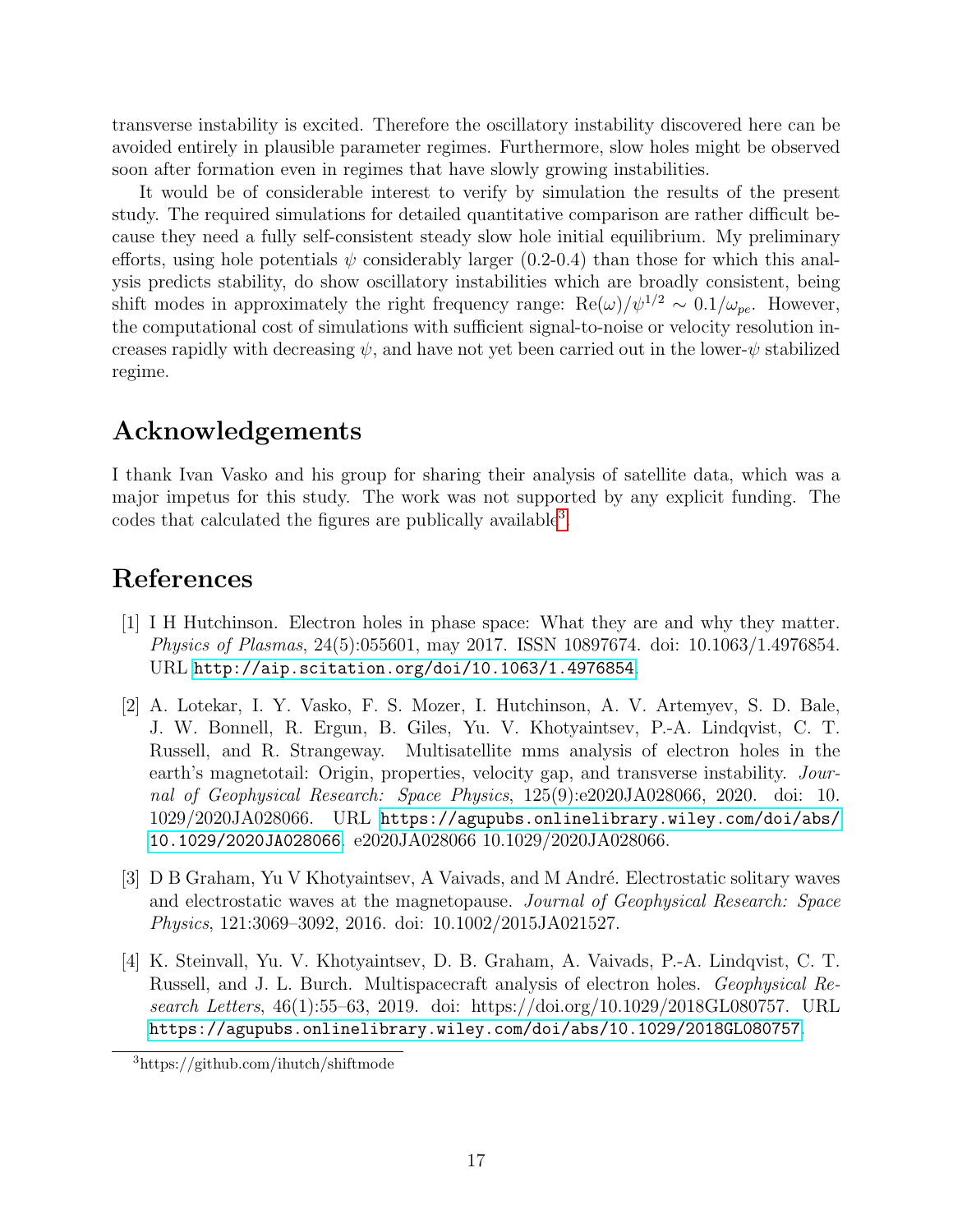- <span id="page-17-0"></span>[5] Sergey R. Kamaletdinov, Ian H. Hutchinson, Ivan Y. Vasko, AntonV. Artemyev, Ajay Lotekar, and Forrest Mozer. Spacecraft observations and theoretical understanding of slow electron holes. Phys. Rev. Lett., 127:165101, 2021. doi: 10.1103/PhysRevLett.127.165101. URL [https://journals.aps.org/prl/accepted/](https://journals.aps.org/prl/accepted/07072YbaR5a10a7219f86570217c2d7f68a24cecd) [07072YbaR5a10a7219f86570217c2d7f68a24cecd](https://journals.aps.org/prl/accepted/07072YbaR5a10a7219f86570217c2d7f68a24cecd).
- <span id="page-17-1"></span>[6] Koichi Saeki and J Juul Rasmussen. Stationary solution of coupled electron hole and ion soliton in a collisionless plasma. *Journal of the Physical Society of Japan*, 60(3): 735–738, 1991. ISSN 00319015.
- [7] L Muschietti, I Roth, R E Ergun, and C W Carlson. Analysis and simulation of BGK electron holes. Nonlinear Processes in Geophysics, 6(3/4):211– 219, 1999. ISSN 10235809. doi: 10.5194/npg-6-211-1999. URL [http://www.](http://www.nonlin-processes-geophys.net/6/211/1999/npg-6-211-1999.html) [nonlin-processes-geophys.net/6/211/1999/npg-6-211-1999.html](http://www.nonlin-processes-geophys.net/6/211/1999/npg-6-211-1999.html).
- [8] B Eliasson and P K Shukla. Dynamics of electron holes in an electron-oxygenion plasma. Physical Review Letters, 93(4):45001, jul 2004. ISSN 0031-9007. doi: 10.1103/PhysRevLett.93.045001. URL [http://journals.aps.org/prl/abstract/10.](http://journals.aps.org/prl/abstract/10.1103/PhysRevLett.93.045001) [1103/PhysRevLett.93.045001](http://journals.aps.org/prl/abstract/10.1103/PhysRevLett.93.045001).
- [9] B Eliasson and P K Shukla. Formation and dynamics of coherent structures involving phase-space vortices in plasmas. Physics Reports, 422(6):225–290, jan 2006. ISSN 03701573. doi: 10.1016/j.physrep.2005.10.003. URL [http://linkinghub.elsevier.](http://linkinghub.elsevier.com/retrieve/pii/S037015730500390X) [com/retrieve/pii/S037015730500390X](http://linkinghub.elsevier.com/retrieve/pii/S037015730500390X).
- <span id="page-17-2"></span>[10] C Zhou and I H Hutchinson. Plasma electron hole kinematics. II. Hole tracking Particle-In-Cell simulation. Physics of Plasmas, 23(8):82102, 2016. ISSN 10897674. doi: 10. 1063/1.4959871. URL <http://dx.doi.org/10.1063/1.4959871>.
- <span id="page-17-3"></span>[11] I. H. Hutchinson. How can slow plasma electron holes exist? Phys. Rev. E, 104: 015208, 2021. doi: 10.1103/PhysRevE.104.015208. URL [https://link.aps.org/doi/](https://link.aps.org/doi/10.1103/PhysRevE.104.015208) [10.1103/PhysRevE.104.015208](https://link.aps.org/doi/10.1103/PhysRevE.104.015208).
- <span id="page-17-4"></span>[12] Chuteng Zhou and Ian H Hutchinson. Plasma electron hole ion-acoustic instability. J. Plasma Phys., 83:90580501, 2017. ISSN 0022-3778. doi: 10.1017/S0022377817000678.
- <span id="page-17-5"></span>[13] Chuteng Zhou and Ian H. Hutchinson. Dynamics of a slow electron hole coupled to an ion-acoustic soliton. Physics of Plasmas, 25(8):082303, 2018. ISSN 1070-664X. doi: 10.1063/1.5033859. URL <http://aip.scitation.org/doi/10.1063/1.5033859>.
- <span id="page-17-6"></span>[14] I H Hutchinson. Transverse instability of electron phase-space holes in multi-dimensional Maxwellian plasmas. Journal of Plasma Physics, 84:905840411, 2018. ISSN 0022-3778. doi: 10.1017/S0022377818000909. URL <http://arxiv.org/abs/1804.08594>.
- <span id="page-17-7"></span>[15] I. H. Hutchinson. Transverse instability magnetic field thresholds of electron phase-space holes. *Physical Review E*, 99:053209, 2019. doi: 10.1103/PhysRevE.99.053209.